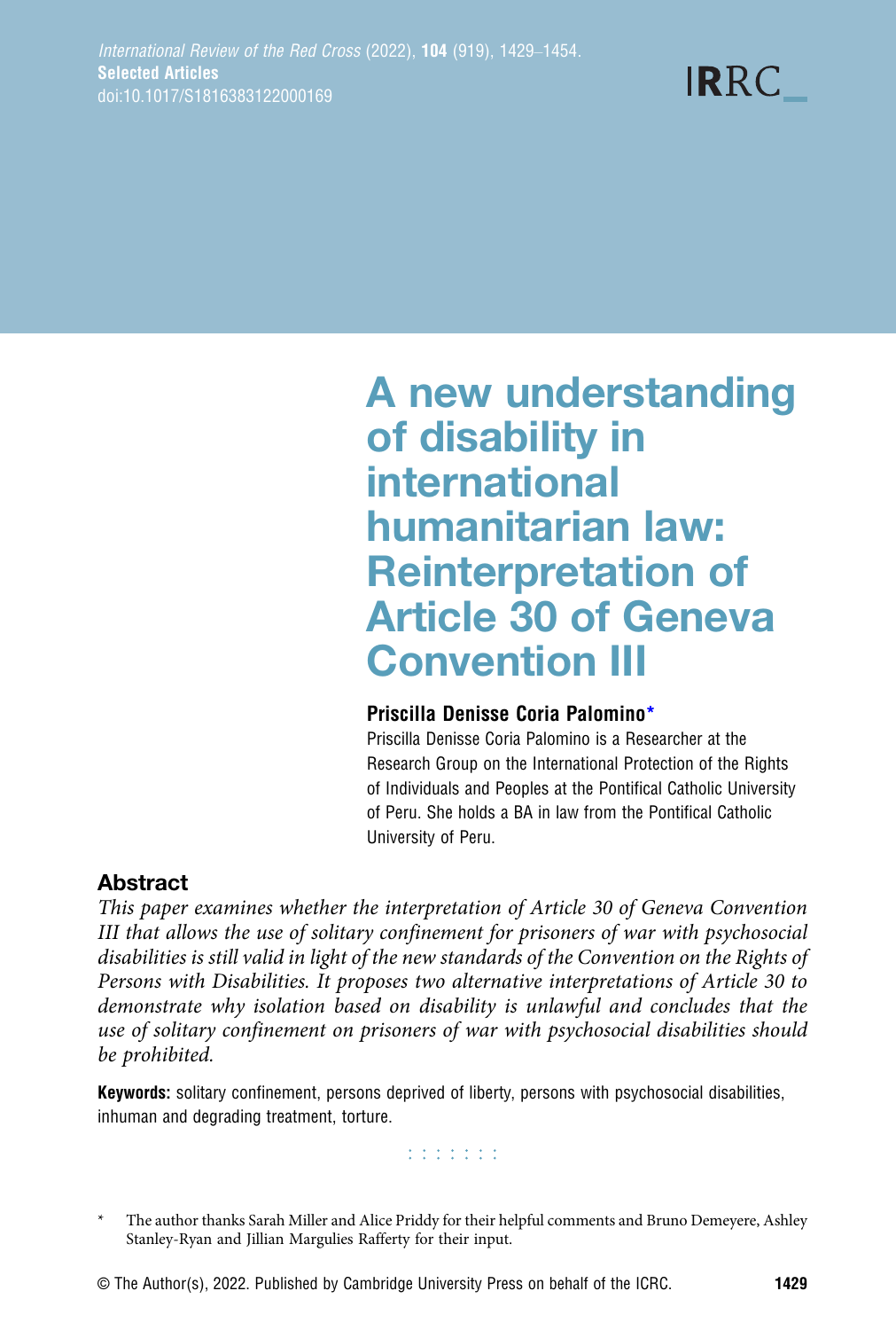#### Introduction

Solitary confinement is the physical and social isolation of persons who are confined to their cells for 22–24 hours a day.<sup>1</sup> It is an ancient practice that has become part of the world's prison systems.<sup>2</sup> This measure was used in the Auburn and Pennsylvania prison models as a means of rehabilitation through isolation.<sup>3</sup> Nowadays it is applied in a range of different settings, including prisons, prisoner of war (PoW) camps and psychiatric hospitals.

This paper analyzes the use of solitary confinement for PoWs with psychosocial disabilities in international armed conflict (IAC) by examining the normative development and approaches to the rights of persons with disabilities in international law throughout history and up to the Convention on the Rights of Persons with Disabilities (CRPD), which defines persons with disabilities as "those who have long-term physical, mental, intellectual or sensory impairments which in interaction with various barriers may hinder their full and effective participation in society on an equal basis with others".<sup>4</sup> In particular, the paper looks at how the 1949 Geneva Conventions fit into the normative development of international law and the international landscape at the time the Conventions were written.

- 1 Istanbul Declaration on the Use and Effects of Solitary Confinement, 9 December 2007 (Istanbul Declaration).
- 2 Solitary confinement has been used by CIA: see George Tenet, "Guidelines on Interrogations Conducted Pursuant to the Presidential Memorandum of Notification of 17 September 2001", The Torture Database, American Civil Liberties Union (ACLU), 16 August 2021, available at: <https://tinyurl.com/hyhf3jjh> (all internet references were accessed in March 2022). It has also has been used by the KGB: see Lawrence E. Hinkle and Harold George Wolff, "Communist Interrogation and Indoctrination of 'Enemies of the States': Analysis of Methods Used by the Communist State Police (a Special Report)", AMA Archives of Neurology and Psychiatry, Vol.33, No. 9, 1956. Solitary confinement has also been used in various countries: see Peru, Decree Law No. 25475, Art. 20 (this rule was in force until the approval of Supreme Decree No. 005-97-JUS, 24 June 1997); Pakistan Penal Code, Act XLV, 1860, Art. 73, available at: [www.wipo.int/wipolex/es/text.jsp?file\\_id=315426;](https://www.wipo.int/wipolex/es/text.jsp?file_id=315426) Law of Penal Execution of the Federative Republic of Brazil, Arts 53, 58, in Penitentiary and Penal Enforcement Legislation in Comparative Law, May 2005, available at: [www.pj.gov.py/ebook/libros\\_files/coleccion\\_de\\_derecho\\_penitenciario\\_4.pdf;](https://www.pj.gov.py/ebook/libros_files/coleccion_de_derecho_penitenciario_4.pdf) German Law on the Execution of Custodial Sentences and Custodial Measures for Improvement and Security, Art. 89, in Penitentiary and Penal Enforcement Legislation in Comparative Law, May 2005, available at: [http://www.pj.gov.py/ebook/libros\\_files/coleccion\\_de\\_derecho\\_penitenciario\\_4.pdf;](http://www.pj.gov.py/ebook/libros_files/coleccion_de_derecho_penitenciario_4.pdf) Penal Code of Austria, Art. 103(2)(4), in Weil, Gotshal and Manges, Seeing into Solitary: A Review of the Laws and Policies of Certain Nations regarding Solitary Confinement of Detainees, Weil, New York, 2016, p. 24; Interim Report of the Special Rapporteur on Torture and Other Cruel, Inhuman or Degrading Treatment or Punishment, UN Doc. A/64/215, 3 August 2009, para. 53.
- 3 See Norval Morris and David Rotham (eds), The Oxford History of the Prison: The Practice of Punishment in Western Society, Oxford University Press, Oxford, 1998; Peter Scharff, "The Effects of Solitary Confinement on Prison Inmates: A Brief History and Review of the Literature", Crime and Justice, Vol. 34, No. 1, 2006, p. 441; Peter Scharff, "Solitary Confinement: History, Practice, and Human Rights Standards", Prison Service Journal, No. 181, 2009, p. 3. See also Michael Foucault, Discipline and Punish: The Birth of the Prison, Vintage Books, New York, 1995; Mark Colvin, Penitentiaries, Reformatories, and Chain Gang:. Social Theory and the History of Punishment in Nineteenth-Century America, St. Marvin Press, New York, 1997; Peter Scharff, "A Religious Technology of the Self: Rationality and Religion in the Rise of the Modern Penitentiary", Punishment and Society, Vol. 6, No. 2, 2004.
- 4 Convention on the Rights of Persons with Disabilities, UNGA Res. 61/106, 30 March 2007 (entered into force 3 May 2008), Art. 1.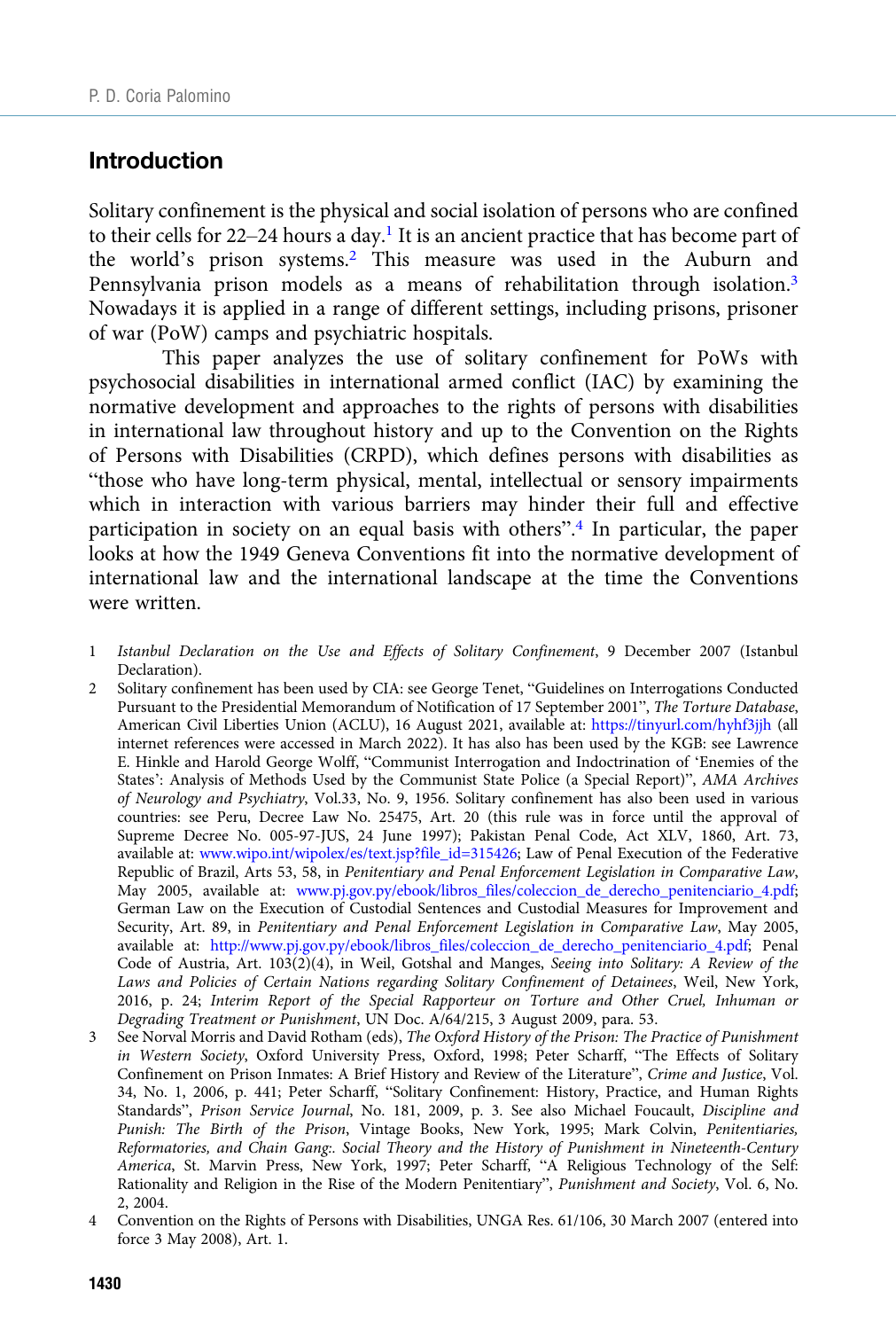The paper will analyze the terminology of and different approaches to disability and persons with disabilities in the instruments of international humanitarian law (IHL), in particular the Geneva Conventions. This will help to establish how disability was viewed at the time of the adoption of the treaties, which will in turn allow the paper to propose a new understanding of disability that will be essential to reinterpreting Article 30 of Geneva Convention III (GC III).

The paper will then examine whether the interpretation of the first paragraph of Article 30 of GC III that allows the use of solitary confinement<sup>5</sup> for PoWs with mental or psychosocial disabilities<sup>6</sup> is valid in light of the standards of the CRPD. Based on the medical model of disability, Article 30 of GC III was intended as a protective measure for third parties. However, since the emergence of the social and rights models of disability and the standards of the CRPD, the medical model and its interpretation are deemed outdated, as they are not responsive to or compliant with modern human rights standards.

Nonetheless, this need not necessarily imply that Article 30 should be deleted. On the contrary, this paper proposes that the provision should remain the same, but should be subject to reinterpretation and updating of the norm in accordance with the new corpus juris of persons with disabilities and the protected values of the humanitarian norm, the pro persona principle, the criterion of terminological coherence, and Article common 3 to the four Geneva Conventions.<sup>7</sup>

## The evolution of disability in international law and its understanding in international humanitarian law

The history of treatment of persons with disabilities in international law

This section discusses how persons with disabilities were portrayed throughout history within the framework of the United Nations (UN). In 1971, the UN adopted the Declaration on the Rights of Mentally Retarded Persons, the first UN

- 5 At the level of conventional sources of international law, there is no universal definition of solitary confinement. On the other hand, soft-law instruments (declarations, resolutions and principles) have developed a wide legal framework on the use of solitary confinement. Thus, in the Istanbul Declaration, above note 1, solitary confinement is defined as the physical and social isolation of persons who remain confined to their cells for 22–24 hours a day. The Special Rapporteur on Torture and Other Cruel, Inhuman or Degrading Treatment or Punishment shares the definition of the Istanbul Declaration in the Report of the Special Rapporteur on Torture and Other Cruel, Inhuman or Degrading Treatment or Punishment, UN Doc. A/63/175, 28 July 2008, para. 77; Report of the Special Rapporteur on Torture and Other Cruel, Inhuman or Degrading Treatment or Punishment, UN Doc. A/ 66/268, 5 August 2011, para 25; Report of the Special Rapporteur on Torture and Other Cruel, Inhuman or Degrading Treatment or Punishment, UN Doc. A/HRC/22/53, 11 February 2013. The present paper will follow the definition outlined in the Istanbul Declaration.
- 6 This paper recognizes the definition of person with a psychosocial or mental disability according to the Diagnostic and Statistical Manual of Mental Disorders (DSM-5); however, the paper will cover the legal angle of persons with psychosocial disabilities and not the mental health angle.
- 7 These concepts will be explained in later sections.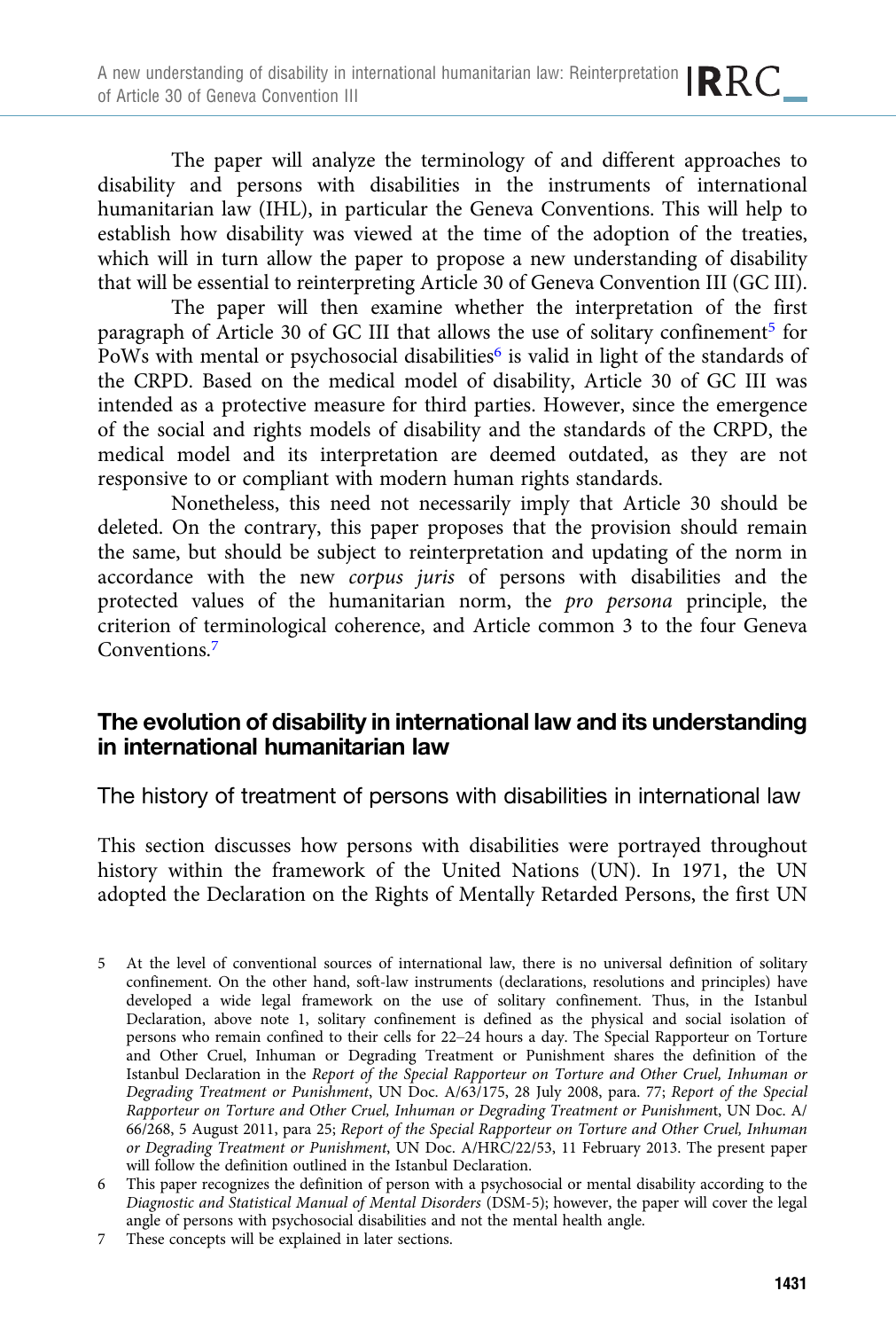document to recognize the rights of persons with disabilities in the field of international human rights protection.<sup>8</sup> While this document recognizes that persons with disabilities – at that time referred to as "mentally retarded persons" – should enjoy the same rights as other human beings, it represents a medical model of disability.9

Later, in 1975, the UN General Assembly adopted the Declaration on the Rights of Disabled Persons,10 in which persons with disabilities were referred as "the disabled". This document recognizes several rights, such as the right of persons with disabilities to live with their families and not to be subjected to differential treatment.<sup>11</sup> These rights are intended to develop the skills of persons with disabilities to the maximum extent possible and to hasten the processes of their social integration or reintegration.<sup>12</sup>

In 1991, the General Assembly adopted the Principles for the Protection of Persons with Mental Illness and the Improvement of Mental Health Care (MI Principles),<sup>13</sup> which provided standards for treatment, living conditions within psychiatric institutions and protections against arbitrary detention in such facilities. It also established the basis for reports on the treatment of persons with disabilities and the conditions to which they are subjected in institutions.

Following the adoption of the MI Principles, the UN convened the World Conference on Human Rights in Vienna.<sup>14</sup> At this conference, the UN promoted equal opportunities for persons with disabilities by encouraging the removal of all socially determined barriers, whether physical, economic, social or psychological, which prevented or restricted their full participation in society.<sup>15</sup>

To summarize, the Declaration on the Rights of Persons with Mental Retardation, the Declaration on the Rights of Persons with Disabilities, the MI Principles, and the Vienna Declaration Standard Rules highlight the UN's commitment to protecting the rights of persons with disabilities in the decades prior to the drafting and entry into force of the CRPD. Although non-binding, these documents represent an attempt to set legal standards for the protection of persons with disabilities. In addition to adopting such disability-specific instruments, various UN bodies have issued interpretations of the general human rights treaties to explain how they can be applied to persons with disabilities.<sup>16</sup>

- 13 Principles for the Protection of the Mentally Ill and the Improvement of Mental Health Care, UN Doc. 46/ 119, 17 December 1991.
- 14 World Conference on Human Rights, Vienna, 14–25 June 1993. The conference produced the Vienna Declaration.
- 15 Standard Norm 64 of the Vienna Declaration. See also Regulations 63 and 65 concerning the rights of persons with disabilities.
- 16 See, for example, Committee on Economic, Social and Cultural Rights, "General Comment No. 5 (Persons with Disabilities)", UN. Doc. E/C.12/1994/13, 25 November 1994.

<sup>8</sup> Declaration of the Rights of Mentally Retarded Persons, UN Doc. A/8429, 21 September–22 December 1971, p. 93.

<sup>9</sup> Ibid., preambular para. 1.

<sup>10</sup> Declaration on the Rights of Disabled Persons, UNGA Res. 3447 (XXX), 9 December 1975.

<sup>11</sup> Ibid., Art. 9.

<sup>12</sup> Ibid., Art. 6. This article emphasizes the medical model of disability.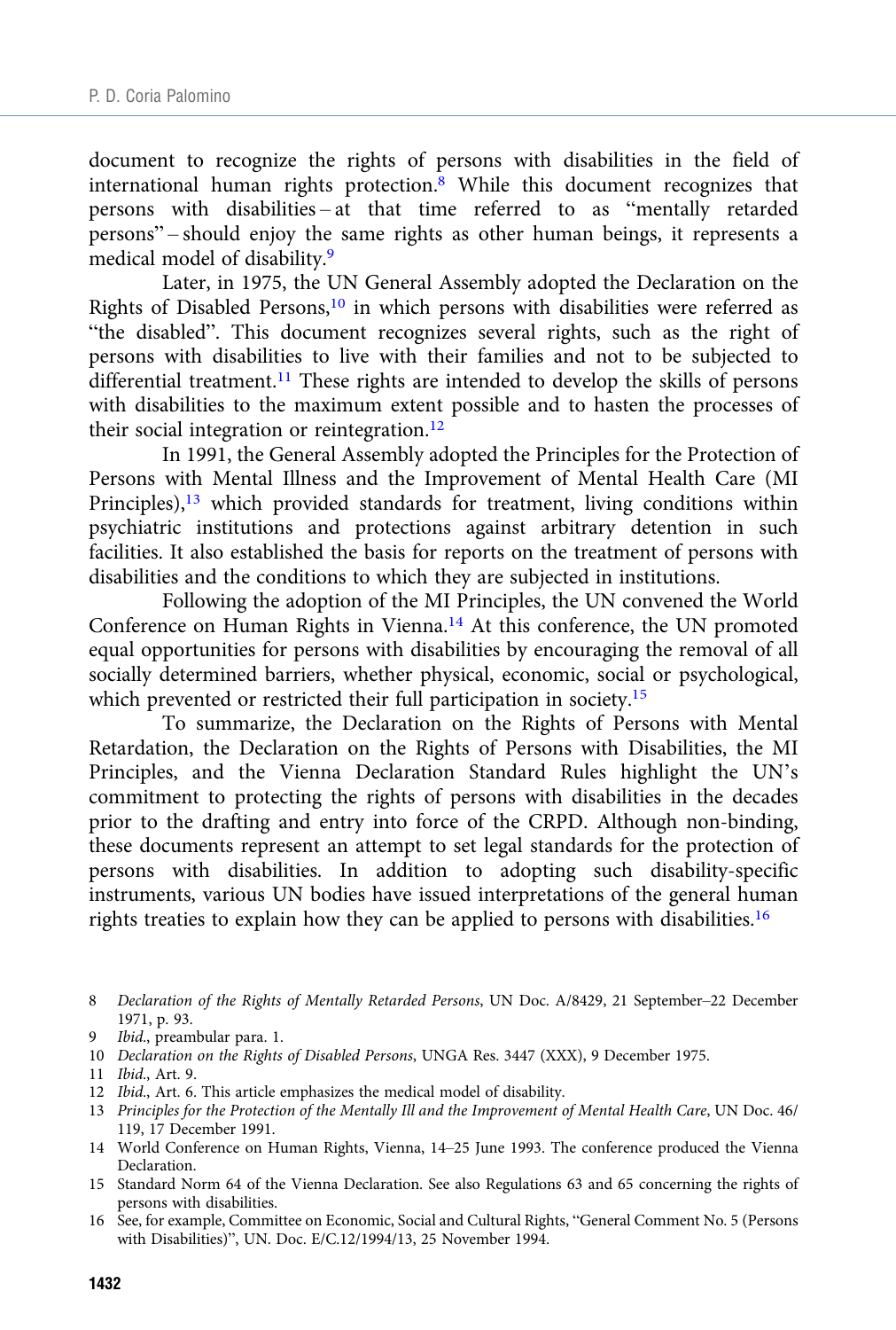In addition, in the six decades following the establishment of the UN, States adopted several core human rights treaties. These included the International Covenant on Civil and Political Rights  $(ICCPR)$ ,<sup>17</sup> the International Covenant on Economic, Social and Cultural Rights,<sup>18</sup> the International Convention on the Elimination of All Forms of Racial Discrimination,<sup>19</sup> the Convention on the Elimination of All Forms of Discrimination against Women (CEDAW),<sup>20</sup> the Convention against Torture and Other Cruel, Inhuman or Degrading Treatment or Punishment,<sup>21</sup> the Convention on the Rights of the Child  $(CRC)$ ,<sup>22</sup> the International Convention on the Protection of the Rights of All Migrant Workers and Members of Their Families,<sup>23</sup> and the International Convention for the Protection of All Persons from Enforced Disappearance.<sup>24</sup> Each of these treaties has some bearing, of course, on the rights of persons with disabilities as well.

Prior to the CRPD, however, almost none of these human rights treaties recognized persons with disabilities as a group needing specific legal protection. The exception was the CRC, which addressed children and parents with disabilities in its Articles 2 and 23, but did not specifically recognize the right of children with disabilities to be treated on equal terms with children with no disabilities. Although the rest of the core human rights treaties made no mention of disability, the principle of non-discrimination is contained in some of them.25

In 2002, the UN General Assembly established an ad hoc committee to draft the CRPD, which was adopted on 13 December 2006. This document was the first instrument on the rights of persons with disabilities to be signed by UN member States, and remains the main such instrument in use today.

## The evolution of models of disability

Throughout the development of the rights of persons with disabilities in international law, we have seen an evolution of disability models. First, disability was treated through the "dispensation model", which understands disability as a

- 18 International Covenant on Economic, Social and Cultural Rights, UNGA Res. 2200A (XXI), 16 December 1966 (entered into force 3 January 1976).
- 19 International Convention on the Elimination of All Forms of Racial Discrimination, UNGA Res. 2106A (XX), 21 December 1965 (entered into force 4 January 1969).
- 20 Convention on the Elimination of All Forms of Discrimination against Women, UN Doc. 34/180, 18 December 1979 (entered into force 3 September 1981).
- 21 Convention against Torture and Torture and Other Cruel, Inhuman or Degrading Treatment or Punishment, UN Doc. 39/46, 10 December 1984 (entered into force 26 June 1987) (CAT).
- 22 Convention on the Rights of the Child, UN Doc. 44/25, 20 November 1989 (entered into force 2 September 1990).
- 23 International Convention on the Protection of the Rights of All Migrant Workers and Members of Their Families, UN Doc. 45/158, 18 December 1990 (entered into force 1 July 2003).
- 24 International Convention for the Protection of all Persons from Enforced Disappearance, UN Doc. A/61/ 53, 29 June 2006 (entered into force 23 December 2010). Additionally, the International Labour Organization established its own treaty regarding persons with disabilities: Vocational Rehabilitation and Employment (Disabled Persons) Convention, No. 159, 20 June 1983 (entered into force 20 June 1985).
- 25 Alerne Kanter, The Development of Disability Rights under International Law: From Charity to Human Rights, Routledge, New York, 2015, p. 24.

<sup>17</sup> International Covenant on Civil and Political Rights, UNGA Res. 2200A (XXI), 16 December 1966 (entered into force 23 March 1976).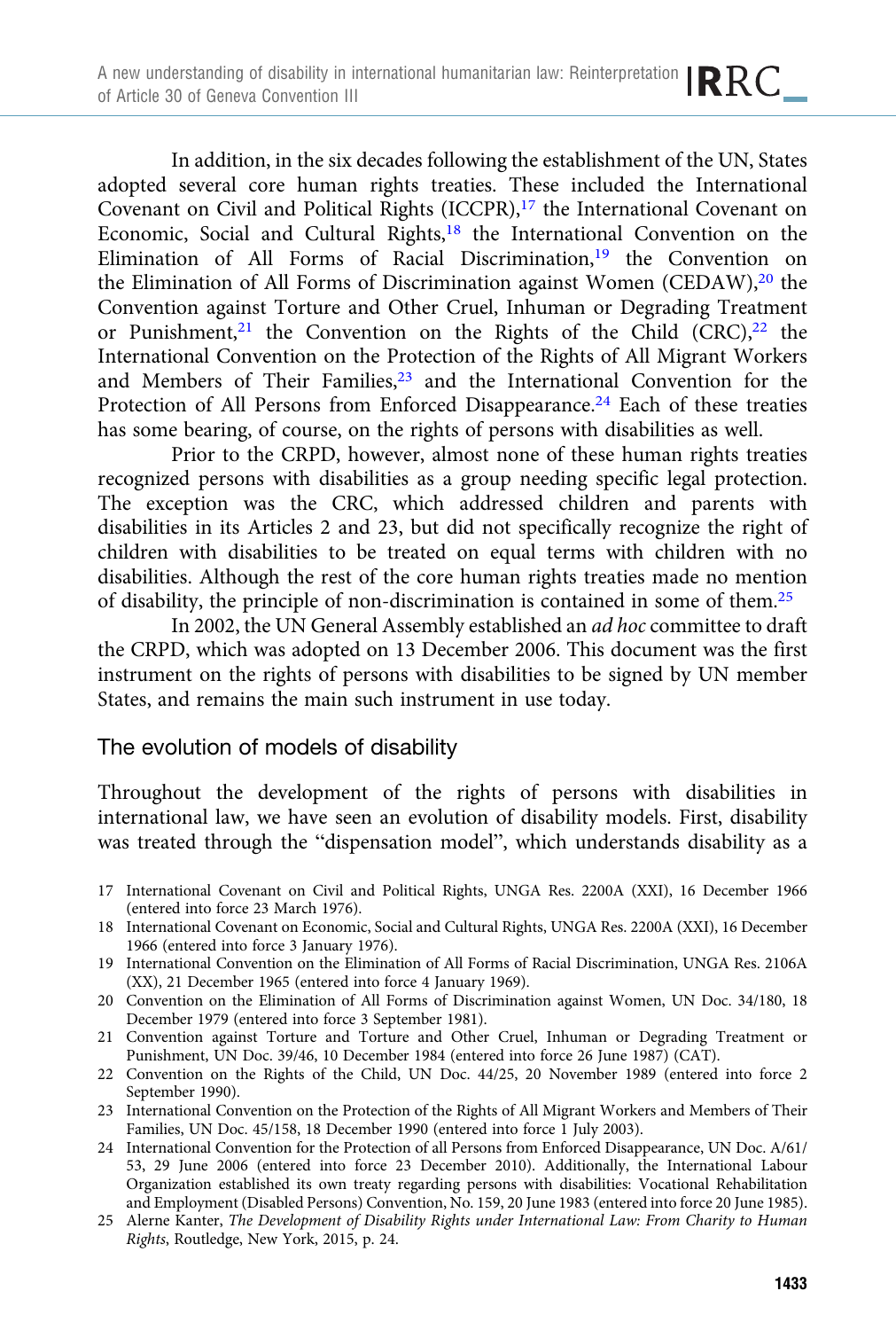burden to the community that must therefore be dispensed with.<sup>26</sup> The second iteration saw the "medical model", which regards disability as a physical, mental, intellectual or sensory limitation that can and must be healed or repaired.<sup>27</sup> The medical approach to disability is based on the premise that "disability is considered exclusively a problem of the person, produced by an illness, accident or health condition that requires medical care provided by professionals in the form of individual treatment".<sup>28</sup> According to Agustina Palacios, this approach dates back to the beginning of the twentieth century, specifically the end of the First World War. It persists to the present day, but its use is not recommended since the emergence of the social model in the last decades of the twentieth century.29

Finally, the modern approach is the "social model", which posits that disability is the result of the interaction between functional diversities and social barriers. This model is based on the intrinsic values underlying human rights – i.e., dignity, autonomy, equality and solidarity.30

The medical and dispensation models had repercussions throughout the mid-twentieth century. This can be seen in the purpose of Article 30 of GC III, which states that the use of solitary confinement serves to protect PoWs with mental disabilities. Another example is Article 5(1)(e) of the 1950 European Convention on Human Rights, which allows the detention of a person who is "insane or of unsound mind". Both instruments share the idea that excluding persons with mental disabilities is part of their protection.

The aforementioned normative interpretations concerning disabilities have changed over time. In the late 1980s, traditionally dehumanizing approaches were increasingly challenged, and international measures aimed at the equal treatment of persons with disabilities resulted in the identification and removal of external barriers involved in the social or legal exclusion of such persons.<sup>31</sup> The *travaux* préparatoires of the CRPD suggested the need for a treaty on the rights of persons with disabilities to improve their protection and treatment.<sup>32</sup> This implied revising the basis of the medical and dispensation models whose approaches constituted the scope of protection prior to the CRPD.33 The CRPD

32 Institute of Public Policy Research, Equal Rights for Disabled People, London, 1991, p. 104.

<sup>26</sup> Agustina Palacios, "El modelo social de la discapacidad", in Elizabeth Salmón and Renata Bregaglio (eds), Nueve conceptos claves para entender la Convención sobre los Derechos de las Personas con Discapacidad, IDEHPUCP, Lima, 2015, pp. 10–12.

<sup>27</sup> Agustina Palacios, El modelo social de discapacidad: Orígenes, caracterización y plasmación en la Convención Internacional sobre los Derechos de las Personas con Discapacidad, Cinca, Madrid, 2008, p. 97. 28 Ibid., p. 97.

<sup>29</sup> Ibid., p. 97.

<sup>30</sup> Rafael de Asís Roig, "La incursión de la discapacidad en la teoría de los derechos: Posibilidad, educación, derecho y poder", in Ignacio Campoy (ed.), Los derechos de las personas con discapacidad: Perspectivas sociales, jurídicas y filosóficas, Dykinson, Madrid, 2004, p. 62.

<sup>31</sup> Carey Denholm, Phil McGowan and Peter Tatham, "Emerging from the Shadows: Fijian Children and Youth with Disabilities", in David Baine, Roy I. Brown and Aldred H. Neufeldt (eds), Beyond Basic Care: Special Education and Community Rehabilitation in Low Income Countries, Captus Press, North York, 1996, p. 104.

<sup>33</sup> Ad Hoc Committee on a Comprehensive and Integral International Convention on the Protection and Promotion of the Rights and Dignity of Persons with Disabilities, "Letter Dated 7 October 2005 from the Chairman to All Members of the Committee", UN Doc. A/AC.265/2006/1, 14 October 2005.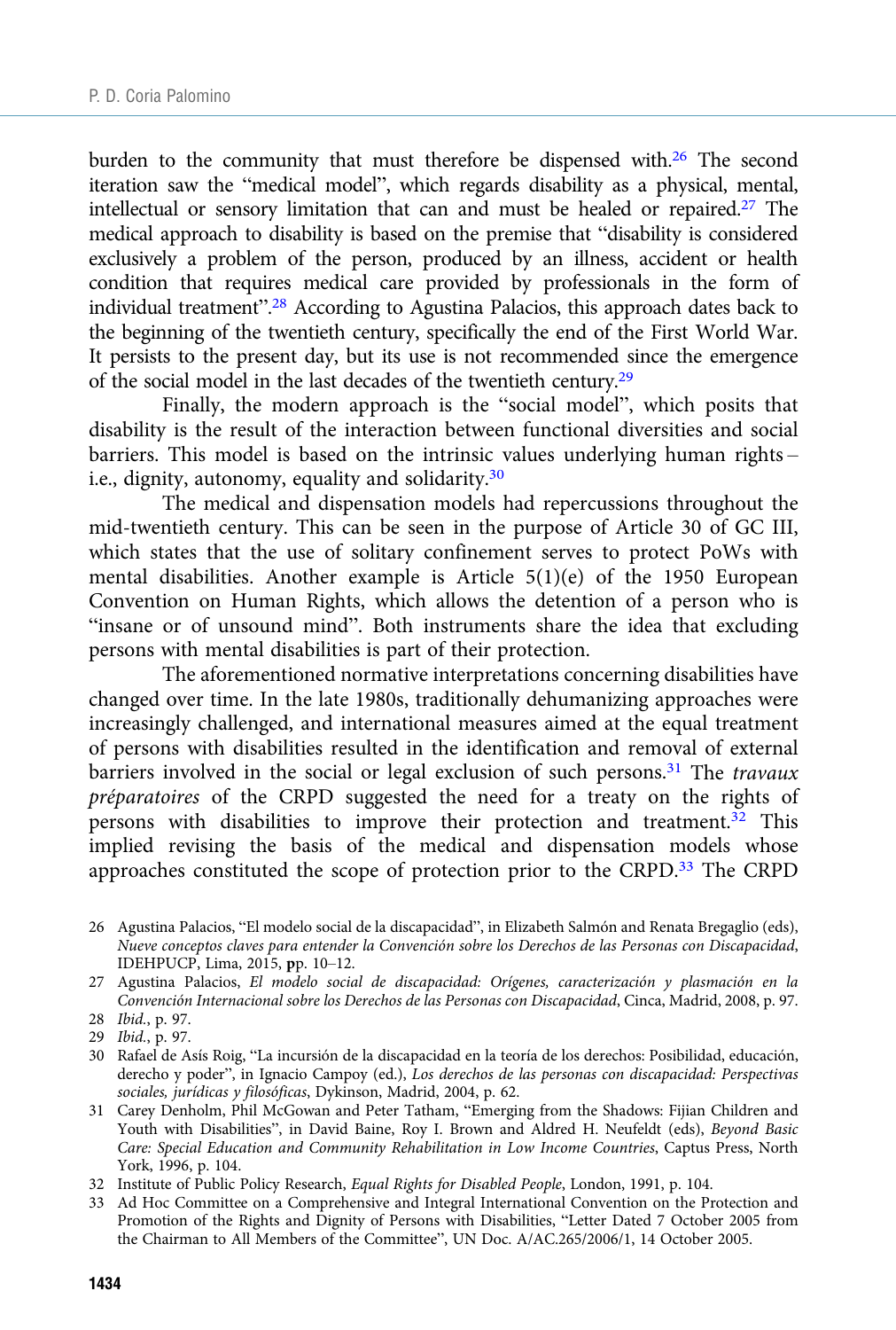thus adopts the social model of disability, which is based on the intrinsic values that underpin human rights, namely:

dignity, freedom understood as autonomy (in the sense of development of the moral subject, which demands among other things that the person is the centre of the decisions that affect him/her), the inherent equality of every human being (including differentiation, which demands the satisfaction of certain basic needs) and solidarity.<sup>34</sup>

Articles 14 and 15 of the CRPD, pertaining to the liberty and security of the person as well as protection from torture and other cruel, inhuman or degrading treatment or punishment, are the new standards for understanding the various forms of deprivation of liberty of prisoners with mental disabilities.

Disability, persons with disabilities, and their representation in international humanitarian law

In addition to the aforementioned evolution of international law regarding persons with disabilities, IHL contains its own set of references to related issues. In particular, persons with disabilities in IHL have been referred to as invalids, the infirm, blind, maimed or disfigured. Evidence of the use of this medically focused terminology can be found in the following articles, among others:<sup>35</sup>

- . Article 16 of Geneva Convention IV (GC IV) provides as follows: "The wounded and sick, as well as the infirm, and expectant mothers, shall be the object of particular protection and respect."<sup>36</sup>
- . Article 17 of GC IV states: "The Parties to the conflict shall endeavour to conclude local agreements for the removal from besieged or encircled areas, of wounded, sick, infirm, and aged persons, children and maternity cases, and for the passage of ministers of all religions, medical personnel."<sup>37</sup>
- . Article 8(a) of Additional Protocol I to the Geneva Conventions (AP I) explains that "'wounded' and 'sick' mean persons, whether military or civilian, who, because of trauma, disease or other physical or mental disorder or disability, are in need of medical assistance or care".<sup>38</sup>

The terms used in these articles reflect the medical model that framed persons with disabilities as passive, weak, defective and vulnerable, and as such, in need of special

<sup>34</sup> [R. de Asís Roig](https://dialnet.unirioja.es/servlet/autor?codigo=125427), above note 30, p. 62.

<sup>35</sup> The present list is not exhaustive. See also Geneva Convention (III) relative to the Treatment of Prisoners of War of 12 August 1949, 75 UNTS 135 (entered into force 21 October 1950) (GC III), Art. 110; Geneva Convention (IV) relative to the Protection of Civilian Persons in Time of War of 12 August 1949, 75 UNTS 287 (entered into force 21 October 1950) (GC IV), Arts 16, 21, 22, 27, 127. These articles reflect the same disability terminology as "invalid", "sick", "blind", "mutilated" and "disfigured".

<sup>36</sup> GC IV, Art. 16 (emphasis added).

<sup>37</sup> Ibid., Art. 17 (emphasis added).

<sup>38</sup> Protocol Additional (I) to the Geneva Conventions of 12 August 1949, and relating to the Protection of Victims of International Armed Conflicts, 1125 UNTS 3, 8 June 1977 (entered into force 7 December 1978) (AP I), Art. 8(a) (emphasis added).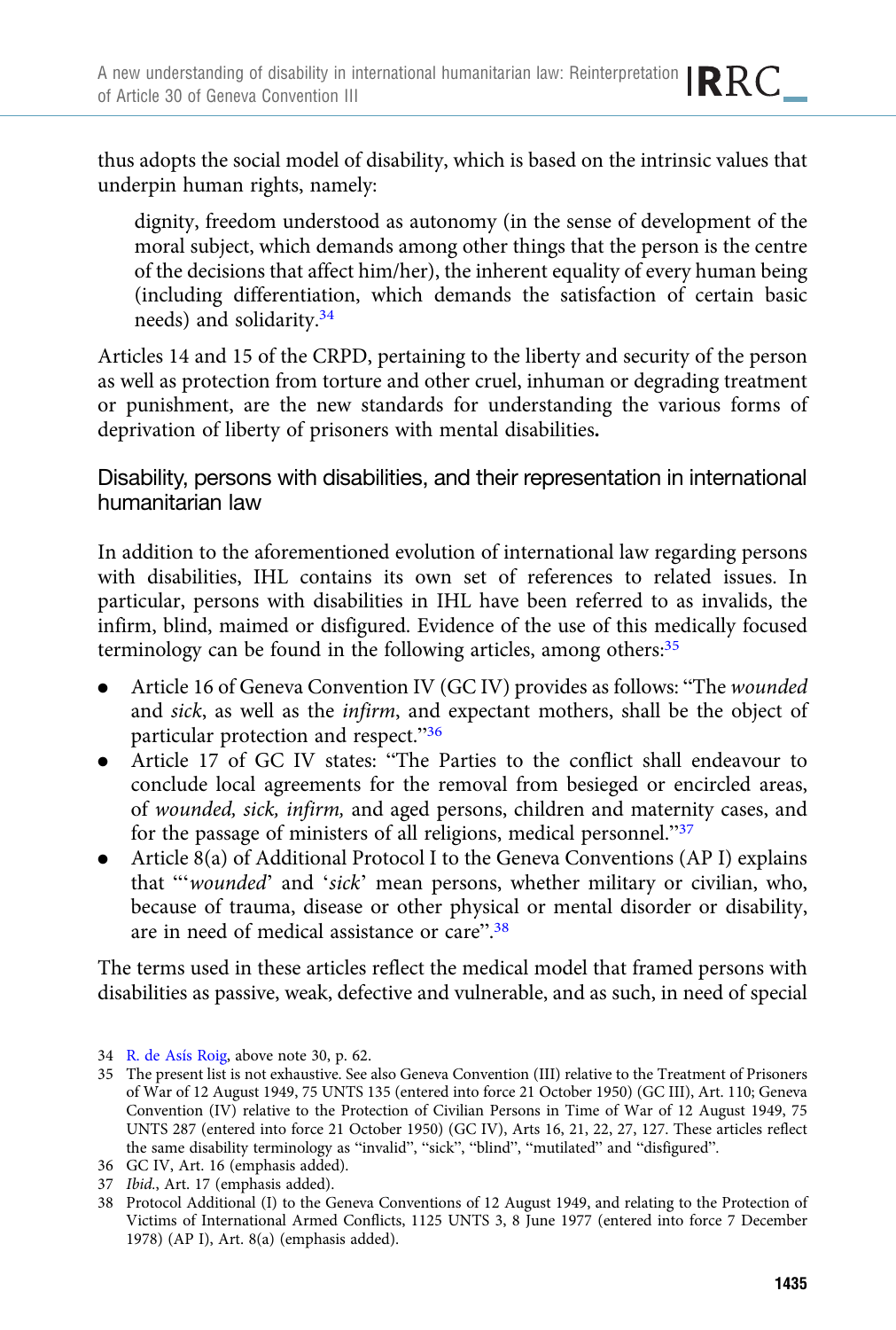and paternalistic protection. Along these lines, the perspective and obligations of IHL are structured within the paradigm of the need to treat and care for persons with disabilities.<sup>39</sup>

IHL's understanding and treatment of persons with disabilities is limited, and this is largely attributable to the fact that the bulk of IHL was developed between the 1940s and 1970s, when the medical approach to disability remained dominant. The medical model is not without its uses, particularly given its role in referring to and identifying persons who acquire a disability as a result of armed conflict.

Still, IHL has yet to take on board more recent developments that have shaped a new understanding of disability, including the principles of equality and human dignity. To begin with, IHL lacks an adequate definition of disability, and this in turn creates ambiguities as to whether persons with physical, mental, psychosocial and/or intellectual disabilities should be protected – without discrimination and on equal terms – during and after armed conflicts.<sup>40</sup>

In addition, the medical model implies a discriminatory distinction on the basis of disability. This discrimination has the purpose or effect of impairing or nullifying the recognition, enjoyment or exercise of all human rights and fundamental freedoms on an equal basis with other people.<sup>41</sup>

Similarly, discrimination on the basis of disability is prohibited in IHL under the prohibition of adverse/unfavourable distinction, or the principle of equal treatment.<sup>42</sup> The aforementioned normative provisions of IHL identify adverse distinction as any distinction based on race, colour, religion or faith, sex, birth, wealth or "any other similar criteria". Although disability is not explicitly considered as a prohibited ground, it can be included in the category of "any other similar criteria" under a social model approach to disability.

Regarding the social model of disability, terms such as "sick" and "mental illness" should be understood as referring to persons with disabilities and persons with psychosocial disabilities respectively. Moreover, the terminology used in IHL treaties is outdated in light of the social model of disability (a human rights-based approach to disability), and thus we must take into consideration the importance of terminology in recognizing the dynamic interpretation of IHL norms in line with the new contemporary understanding of disability, which underwent various changes up to the adoption of the CRPD. This will allow us to introduce a new

<sup>39</sup> Ivan Mugabi, "An Analysis of the Adequacy of Protection afforded by the Convention on the Rights of Persons with Disabilities (CRPD) in Situations of Armed Conflict", Societies, Vol. 8, No. 2, 2018, p. 8.

<sup>40</sup> Ibid., p. 9.

<sup>41</sup> This is defined in Articles 2, 5 and 9 of the CRPD, which address topics such as accessibility and measures against discrimination on the basis of disability.

<sup>42</sup> See common Article 3; GC III, Art. 16; GC IV, Art. 13; AP I, Art. 75(1); Protocol Additional (II) to the Geneva Conventions of 12 August 1949, and relating to the Protection of Victims of Non-International Armed Conflicts, 1125 UNTS 609, 8 June 1977 (entered into force 7 December 1978) (AP II), Art. 4 (1); Jean-Marie Henckaerts and Louise Doswald-Beck (eds), Customary International Humanitarian Law, Vol. 1: Rules, Cambridge University Press, Cambridge, 2005 (ICRC Customary Law Study), Rule 87, available at: <https://ihl-databases.icrc.org/customary-ihl/eng/docs/v1>.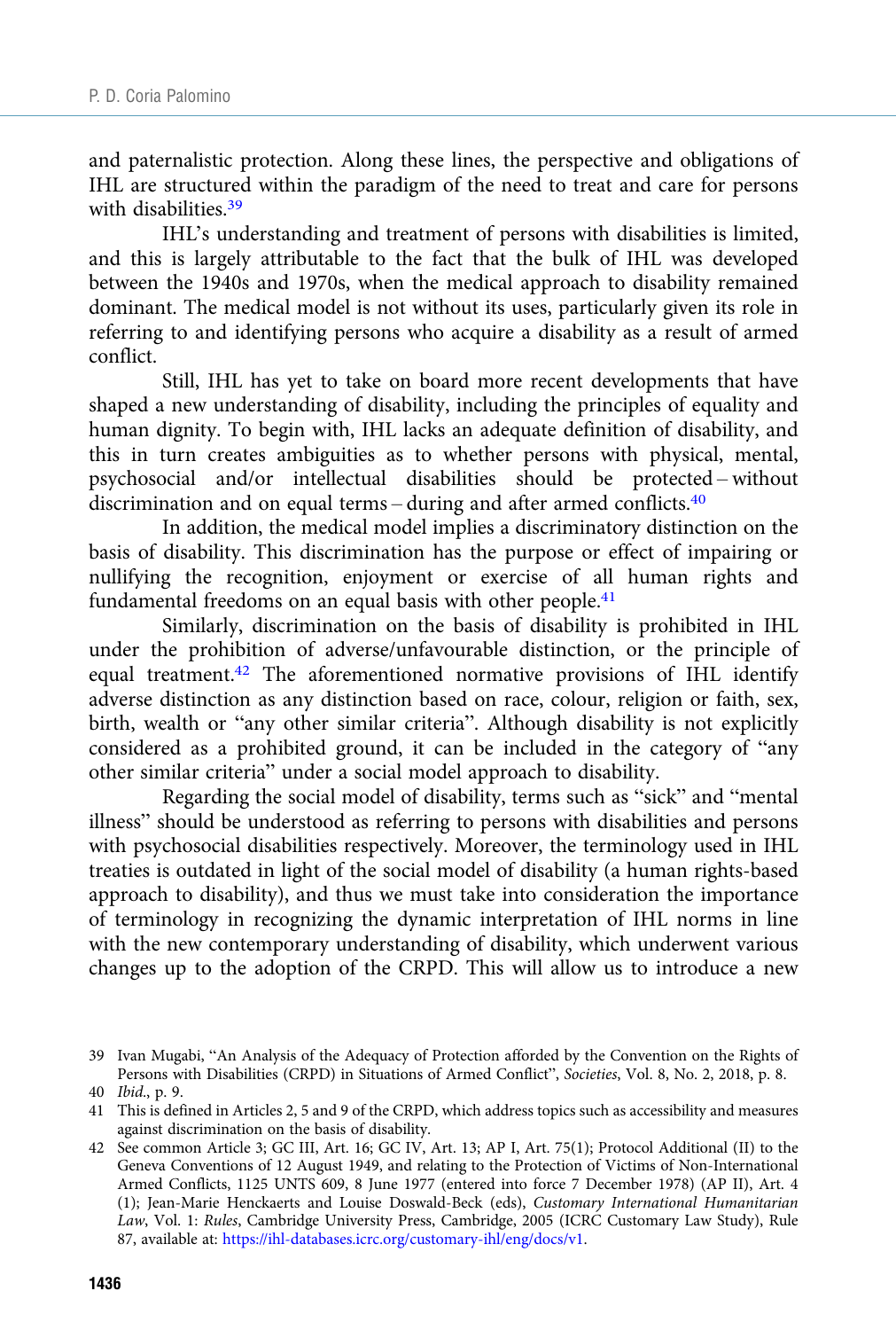view of disability, which will be essential to reinterpreting Article 30 of GC III regarding the use of solitary confinement for PoWs with psychosocial disabilities.

# The use of solitary confinement contained in Geneva Convention III

In order to reinterpret and update the content of Article 30 of GC III, it is necessary to begin with an interpretation of Article 30 in light of the context of GC III's adoption, which took place in 1949. Subsequently, the 2020 International Committee of the Red Cross (ICRC) Commentary on GC III concerning the use of solitary confinement for PoWs with a mental disability will be analyzed.

## Article 30 and the context of its adoption

In IHL, the discussion of the use of solitary confinement on persons deprived of their liberty $43$  in situations of vulnerability, and in particular on persons with disabilities,<sup>44</sup> is limited to the first paragraph of Article 30 of GC III:

Every camp shall have an adequate infirmary where prisoners of war may have the attention they require, as well as appropriate diet. Isolation wards shall, if necessary, be set aside for cases of contagious or mental disease. 45

Analyzing the aforementioned paragraph reveals a conflict between this norm and the new corpus juris of the rights of persons with disabilities framed in the CRPD. This implies a new interpretation of Article 30 in light of the context of its adoption in 1949 based on three criteria: literal, systematic and teleological.

Firstly, a literal interpretation of Article 30 would state that the norm must be interpreted in such a way that its terms acquire specific meaning and significance. This entails understanding that States agreed to adopt measures for PoWs with mental illness or persons with disabilities recognized in GC III. Secondly, through

<sup>43</sup> The use of solitary confinement can result in inmates experiencing hallucinations, dementia and other mental disorders. See P. Scharff, "Solitary Confinement: History, Practice, and Human Rights Standards", above note 3, p. 3; Report of the Special Rapporteur on Torture and Other Cruel, Inhuman or Degrading Treatment or Punishment, Juan E. Méndez: Observations on Communications Transmitted to Governments and Replies Received, UN Doc. A/HRC/28/68/Add.1, 5 March 2015, para. 16; Report of the Special Rapporteur on Torture and Other Cruel, Inhuman or Degrading Treatment or Punishment, UN Doc. A/66/268, 5 August 2011.

<sup>44</sup> The use of solitary confinement for persons deprived of liberty with mental or psychosocial disabilities can cause severe psychological and physical effects, and often results in an aggravation of an existing mental condition. Sharon Shalev, A Sourcebook on Solitary Confinement, Mannheim Centre for Criminology, London, 2008, p. 10; ACLU, Abuse of the Human Rights of Prisoners in the United States: Solitary Confinement, 2011; Jeffrey L. Metzner and Jamie Fellner, "Solitary Confinement and Mental Illness in U.S. Prisons: A Challenge for Medical Ethics", Journal of the American Academy of Psychiatry and the Law, Vol. 38, No. 1, 2010; Terry Kupers, "Waiting Alone to Die", in Hans Toch, James R. Acker and Vincent Martin Bonventre (eds), Living on Death Row: The Psychology of Waiting to Die, American Psychological Association, 2018, p. 56. Since the use of isolation for people with disabilities is very restrictive and may cause serious health effects, it amounts to cruel, inhuman or degrading treatment or punishment, and in some cases, it may constitute an act of torture.

<sup>45</sup> GC III, Art. 30(1) (emphasis added).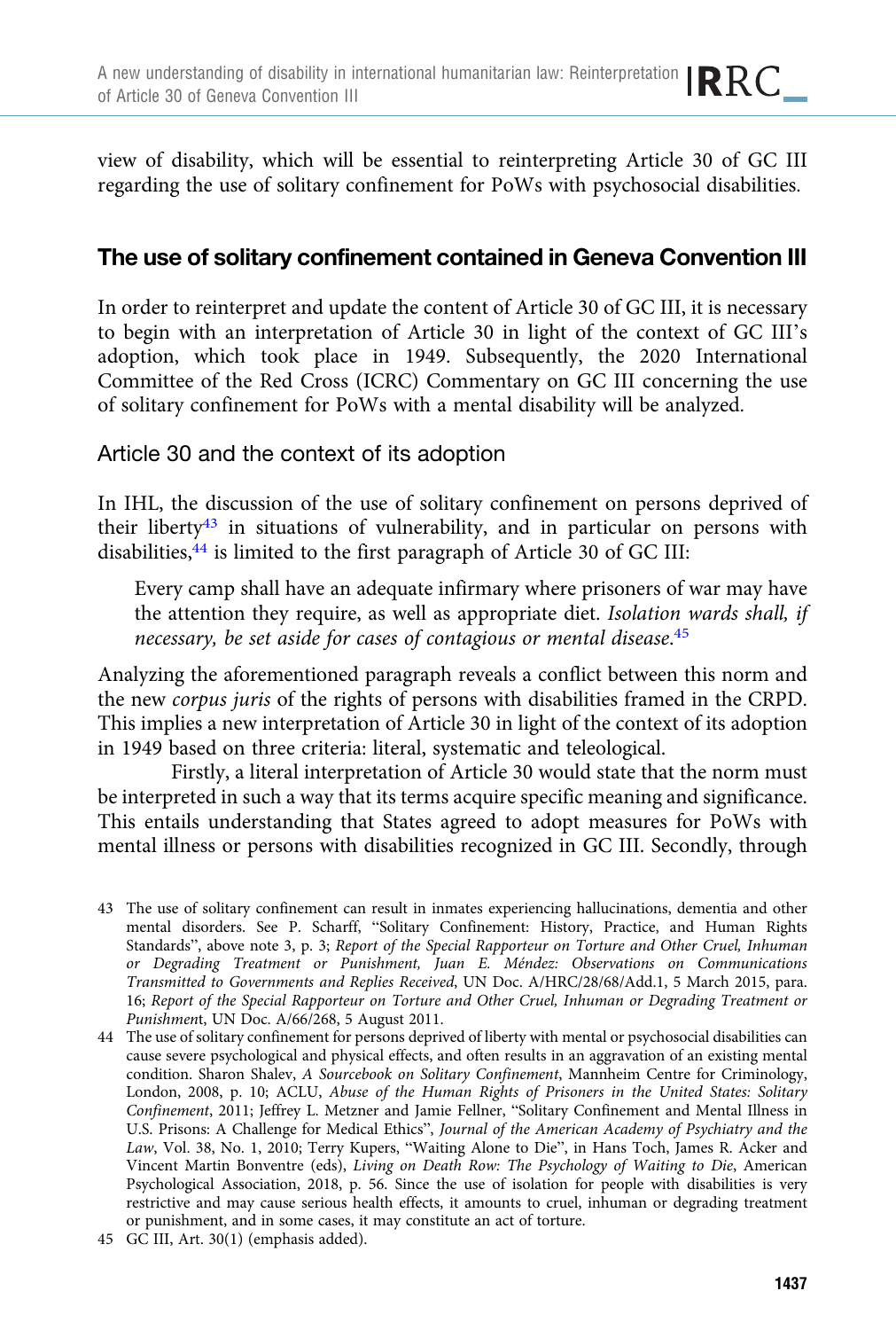a systematic interpretation, "norms must be interpreted as part of a whole, the meaning and scope of which must be determined in accordance with the legal system to which they belong";<sup>46</sup> this would imply an interpretation in light of the new standards of the CRPD and the values protected by humanitarian norms. In the framework of a systematic interpretation of GC III, all of its constituent provisions, formally related agreements and instruments,<sup>47</sup> and supplementary means of interpretation, in particular the preparatory works of the treaty,<sup>48</sup> must be taken into account. Thirdly and finally, a teleological interpretation of Article 30 allows for an analysis of the object and purpose of the Convention as well as of the purpose of the norm.

Article 30 of GC III is based on the 1929 Geneva Convention relative to the Treatment of Prisoners of War.<sup>49</sup> Article 14 of the 1929 Convention provides for the use of isolation quarters for PoWs with contagious or infectious diseases.50 Persons with disabilities were not considered therein, and neither were they included in the ICRC's Report on the Work of the Conference of Government Experts for the Study of the Conventions for the Protection of War Victims.<sup>51</sup> However, this report stated that confinement of PoWs as a security measure was not justifiable, as it could lead to abuse.

Subsequently, at the 1949 Diplomatic Conference of Geneva and in GC III, the terms "mental illness" and "disabled persons"<sup>52</sup> were used in the drafting of Article 30 and in the Geneva Conventions, along with the term "visually impaired persons", to help this population in their rehabilitation and reintegration into society.

It is important to analyze the entire normative content of Article 30, which provides:

Every camp shall have an adequate infirmary where prisoners of war may have the attention they require, as well as appropriate diet. Isolation wards shall, if necessary, be set aside for cases of contagious or mental disease.

- 46 Inter-American Court of Human Rights (IACtHR), Gonzáles et al. ("Cotton Field") v. Mexico, Preliminary Objection, Merits, Reparations and Costs, Series C, No. 205, 16 November 2009, para. 43.
- 47 Vienna Convention on the Law of Treaties, 23 May 1969 (entered into force 27 January 1980) (VCLT), Art. 31.
- 48 The preparatory works can be used to confirm the meaning resulting from the interpretation carried out in accordance with the methods indicated in Article 31 of the VCLT, insofar as they allow us to verify whether the interpretation made with respect to a specific norm or term is consistent with the meaning of other provisions. Cf. IACtHR, Ownership of Rights of Legal Persons in the Inter-American Human Rights System, Advisory Opinion OC-22/16, Series A, No. 22, 26 February 2016, para. 45.
- 49 Geneva Convention relative to the Treatment of Prisoners of War, 118 LNTS 343, 27 July 1929 (entered into force 19 June 1931) (1929 PoW Convention).
- 50 Article 14 states: "Each camp shall possess an infirmary, where prisoners of war shall receive attention of any kind of which they may be in need. If necessary, isolation establishments shall be reserved for patients suffering from infectious and contagious diseases. The expenses of treatment, including those of temporary remedial apparatus, shall be borne by the detaining Power."
- 51 ICRC, Report on the Work of the Conference of Government Experts for the Study of the Conventions for the Protection of War Victims, Geneva,14–26 April 1947.
- 52 See Final Record of the Diplomatic Conference of Geneva of 1949, Vol. 1, Section A, Federal Political Department, Berne, 1949.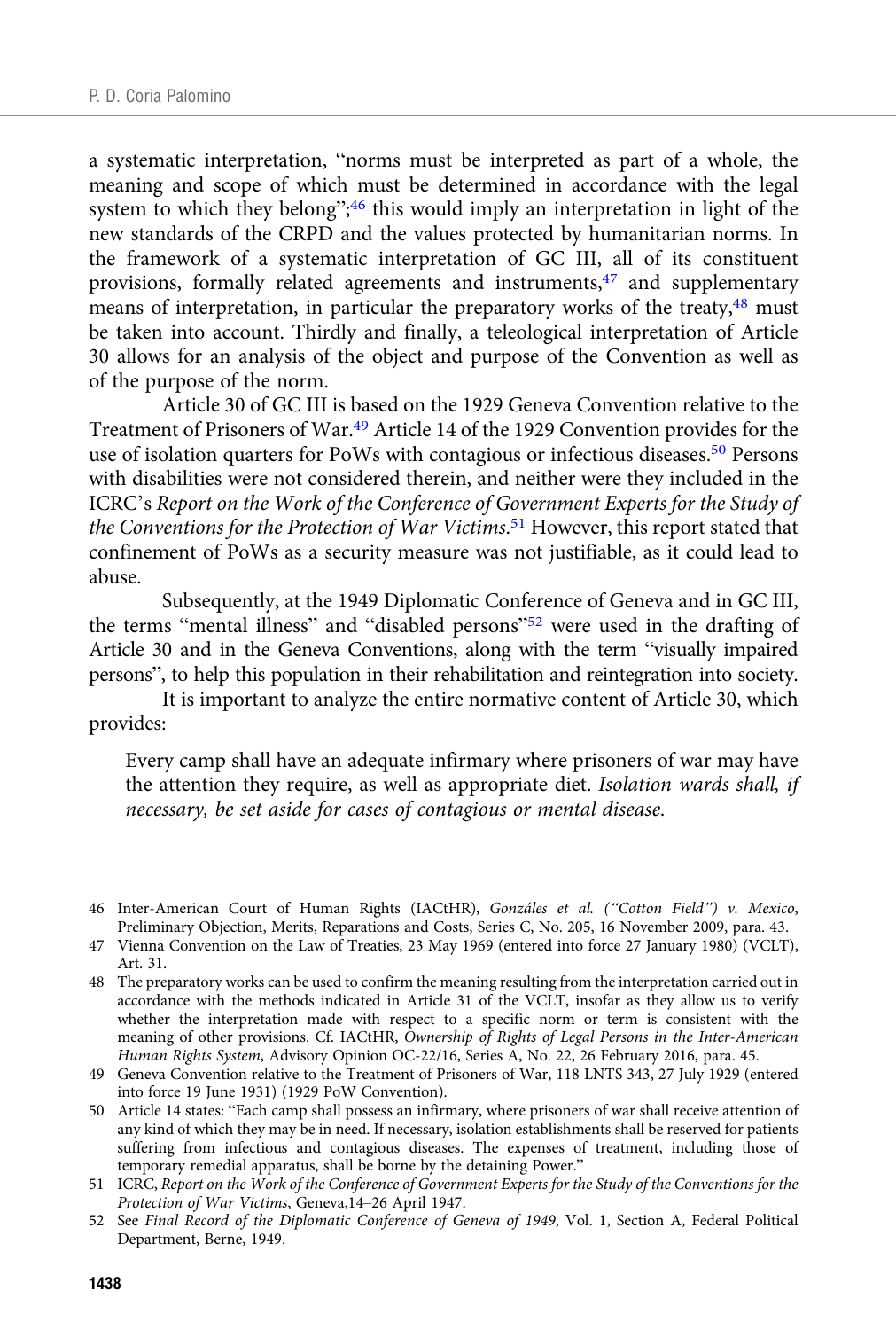Prisoners of war suffering from serious disease, or whose condition necessitates special treatment, a surgical operation or hospital care, must be admitted to any military or civilian medical unit where such treatment can be given, even if their repatriation is contemplated in the near future. Special facilities shall be afforded for the care to be given to the disabled, in particular to the blind, and for their rehabilitation, pending repatriation.

Prisoners of war shall have the attention, preferably, of medical personnel of the Power on which they depend and, if possible, of their nationality.

Prisoners of war may not be prevented from presenting themselves to the medical authorities for examination. The detaining authorities shall, upon request, issue to every prisoner who has undergone treatment, an official certificate indicating the nature of his illness or injury, and the duration and kind of treatment received. A duplicate of this certificate shall be forwarded to the Central Prisoners of War Agency.

The costs of treatment, including those of any apparatus necessary for the maintenance of prisoners of war in good health, particularly dentures and other artificial appliances, and spectacles, shall be borne by the Detaining Power.53

Through a literal, systematic and teleological interpretation of Article 30 of GC III, we can interpret the meaning of this norm, which has allowed the use of the solitary confinement regime for PoWs with mental disabilities since its entry into force. Based on the medical model of disability, this normative provision has two purposes: (1) rehabilitation and (2) use of isolation as a protective measure for third parties and not for persons with disabilities themselves. On the one hand, this measure acts as a means of neutralizing PoWs with a "dangerous" mental deficiency in order to ensure the physical and mental integrity of others. On the other hand, it would seek to cure those PoWs, who are considered seriously ill.

This interpretation is crystallized in the 1960 ICRC Commentary on GC III,54 in which the author states that PoWs with serious illnesses are allowed to be treated in hospitals or establishments and the necessary special facilities shall be provided while they are under the guardianship of the Detaining Power.55

Regarding the criterion of dangerousness, it may be argued that this is the criterion par excellence for the use of solitary confinement for prisoners with disabilities. In traditional forensic discourse, dangerousness or a propensity for violent crime has been treated as a trait inherent to the individual. That inherent trait has often, in turn, been linked to pathological mental health issues.<sup>56</sup> This reinforces the idea that violence is inherent to the person and considers people

53 GC III, Art. 30 (emphasis added).

<sup>54</sup> Jean Pictet (ed.), Commentary on the Geneva Conventions of 12 August 1949, Vol. 3: Geneva Convention relative to the Treatment of Prisoners of War, ICRC, Geneva, 1960.

<sup>55</sup> Ibid., p. 210.

<sup>56</sup> Lucía Martinez Garay, "The Uncertainty of the Predictions of Dangerousness: Consequences for the Dogmatics of Security Measures", Indret: Revista para el análisis del derecho, No. 2, 2014, p. 8.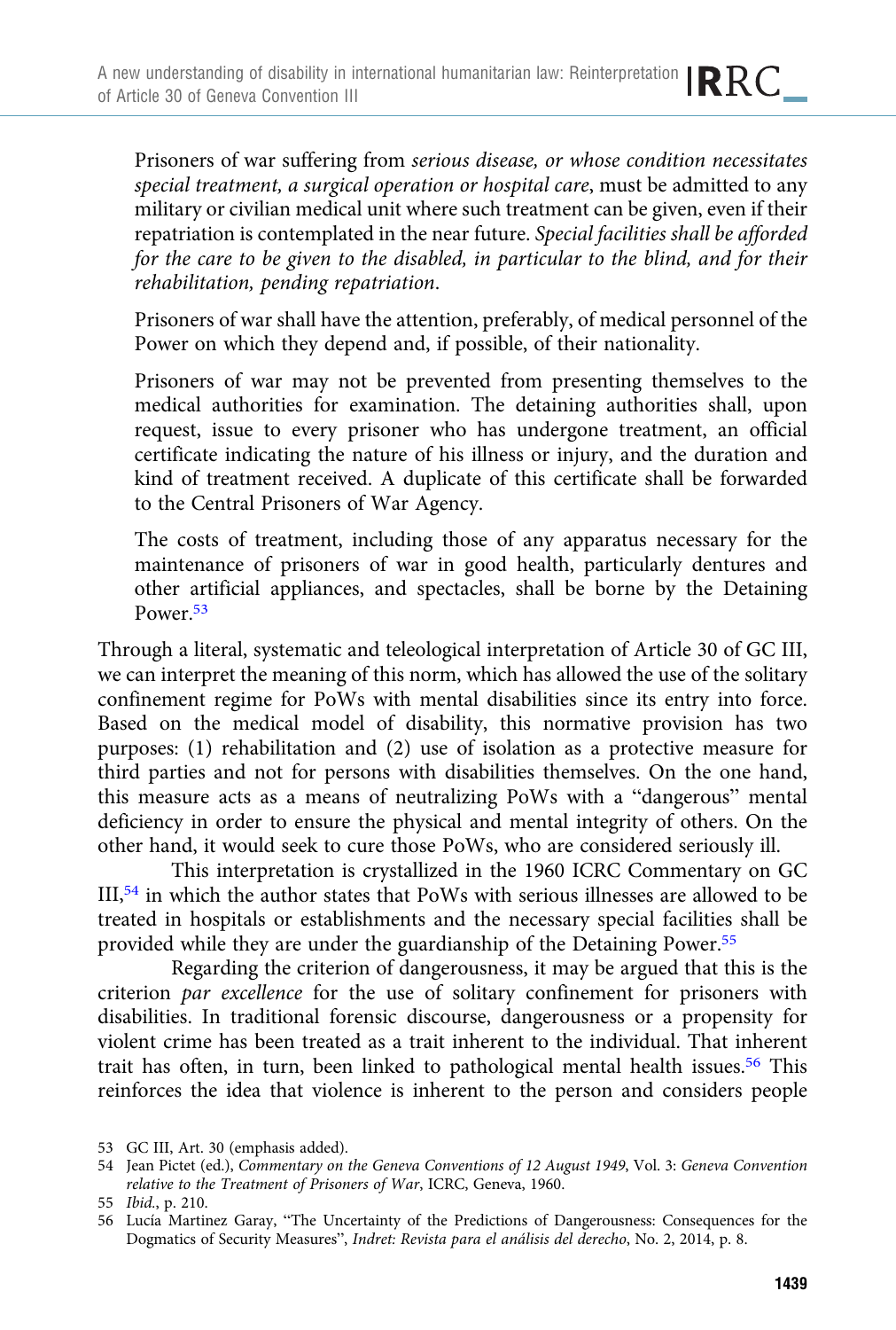with mental disabilities to be more dangerous than people without them. This criterion disadvantages persons with psychosocial disabilities, as it is used to validate their isolation and is therefore indirectly discriminatory. However, it is important to recognize that this criterion is a foundational element of forensic psychology practice and can be used in the assessment of an individual's aggressiveness within facilities.

#### The 2020 ICRC Commentary on GC III

The interpretation put forward in the 1960 ICRC Commentary made substantial changes, but they are not enough in light of the new standards of the CRPD. The ICRC's 2020 Commentary on GC III states that the use of solitary confinement on PoWs with mental health conditions may violate the prohibition of adverse distinction based on a mental health condition or psychosocial disability.<sup>57</sup> It also emphasizes that the use of any form of isolation, whether solitary confinement or any other form of closed confinement, on persons with mental health issues shall be prohibited under GC III if it amounts to adverse distinction or to torture or other ill-treatment.<sup>58</sup> In light of the above, the isolation of PoWs with disabilities may violate the prohibition on adverse distinction where a person is presumed to be dangerous on the basis of a mental health condition.

Although the 2020 Commentary has made advances regarding the discussion of the use of solitary confinement, it has not discarded the old interpretation of Article 30. For instance, it is mentioned that some States reserve the possibility of imposing closed confinement on PoWs, including persons "with mental health problems, where it is considered unavoidable in light of the danger such persons pose to themselves (including suicide) or to others".<sup>59</sup> Even in the new Commentary, the dangerousness criterion for the use of solitary confinement as a protective or security measure remains decisive.

Still, the 2020 Commentary argues that the possibility of isolating persons with mental health problems "if necessary" under Article 30 must be interpreted in the context of other obligations of the Detaining Power – i.e., physiotherapy, psychotherapy or psychosocial counselling, provision of assistive devices and repatriation. Implementing these obligations would provide alternatives to isolation and would help to avoid it being considered necessary. Moreover, the 2020 Commentary recognizes that PoWs with disabilities may have specific medical care needs and that, if required, specific measures should be taken to ensure access to those needs.<sup>60</sup>

We can thus conclude that the use of solitary confinement for persons with disabilities, though deemed a last resort for the Detaining Power and only as a

<sup>57</sup> ICRC, Commentary on the Third Geneva Convention: Convention (III) relative to the Treatment of Prisoners of War, Geneva, 2020 (2020 Commentary on GC III), para. 2241, available at: [https://ihl](https://ihl-databases.icrc.org/ihl/full/GCIII-commentary)[databases.icrc.org/ihl/full/GCIII-commentary.](https://ihl-databases.icrc.org/ihl/full/GCIII-commentary)

<sup>58</sup> Ibid., para. 2242.

<sup>59</sup> Ibid., para. 2244.

<sup>60</sup> Ibid., para. 2256.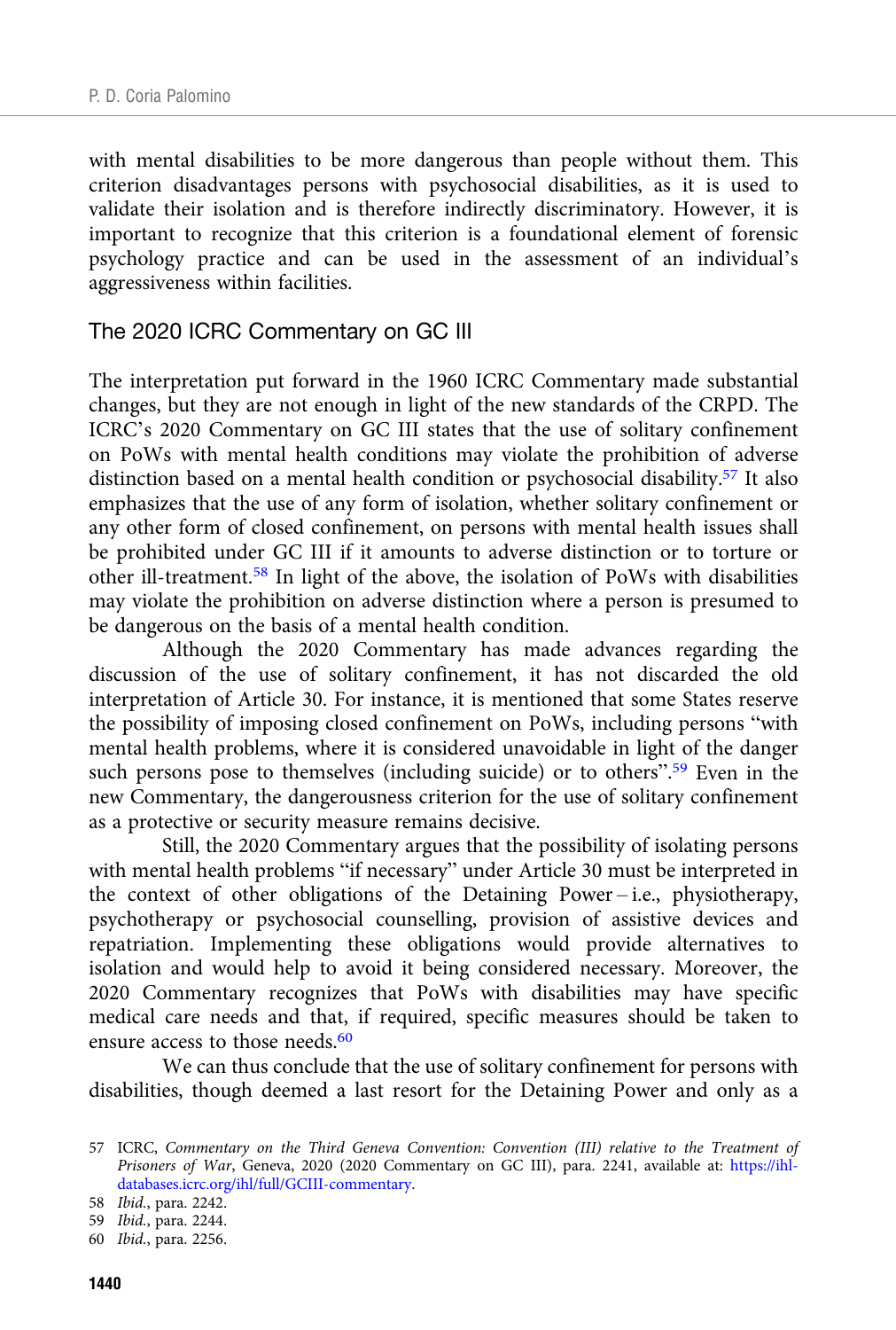temporary measure, is still considered lawful even under more modern interpretations of GC III. Once the risk to the life and health of the other prisoners has been contained, the isolation of the PoWs concerned should be terminated.61

Article 30 continues to have two purposes since its adoption in 1949: (1) the use of the criterion of dangerousness as the criterion par excellence for employing solitary confinement for PoWs with disabilities as a protective or security measure, despite the challenges that arise regarding adverse distinction; and (2) the rehabilitation of PoWs with disabilities, which still reflects the backwardness of the medical model. The latter approach can be found in the 2020 Commentary: "… to enable them to achieve and maintain their optimal physical and mental functioning in interaction with their environment ...".<sup>62</sup> Taking these two purposes into account, the current interpretation of Article 30 constitutes at the very least cruel, inhuman, or degrading treatment or punishment or an act of torture, as will be shown below. Both of these purposes are contrary to Article 3 common to the four Geneva Conventions.

As evidenced by the previous paragraphs, Article 30 of GC III needs to be reinterpreted and updated due to its current practice that violates the rights of persons with mental disabilities. In the following section, this paper will identify and develop the methods of interpretation of international law that can be used for this purpose.

# Reinterpretation (and updating) of Article 30 of GC III

This section will present two interpretations of Article 30 following the pro personae principle, the criterions of dynamic interpretation and terminological coherence, and common Article 3, in order to update its content. These criteria will allow us to argue that the use of solitary confinement for PoWs with mental disabilities in the context of Article 30's adoption in 1949 did not consider the rights of people with disabilities. This was related to Article 30's two purposes: the first was rehabilitation, since Article 30 was based on a medical model of disability, and the second was the use of isolation based on the criterion of dangerousness as a measure of protection or security towards third parties and not towards people with disabilities themselves. Both purposes go against common Article 3.

## Reinterpretation of Article 30

In order to reinterpret and update the content of Article 30, we must consider that the rules of IHL are rules of public international law more broadly, and thus their interpretation must comply with the main and complementary principles of interpretation contained in the 1969 Vienna Convention on the Law of Treaties

61 Ibid., para. 2239. 62 Ibid., para. 2260.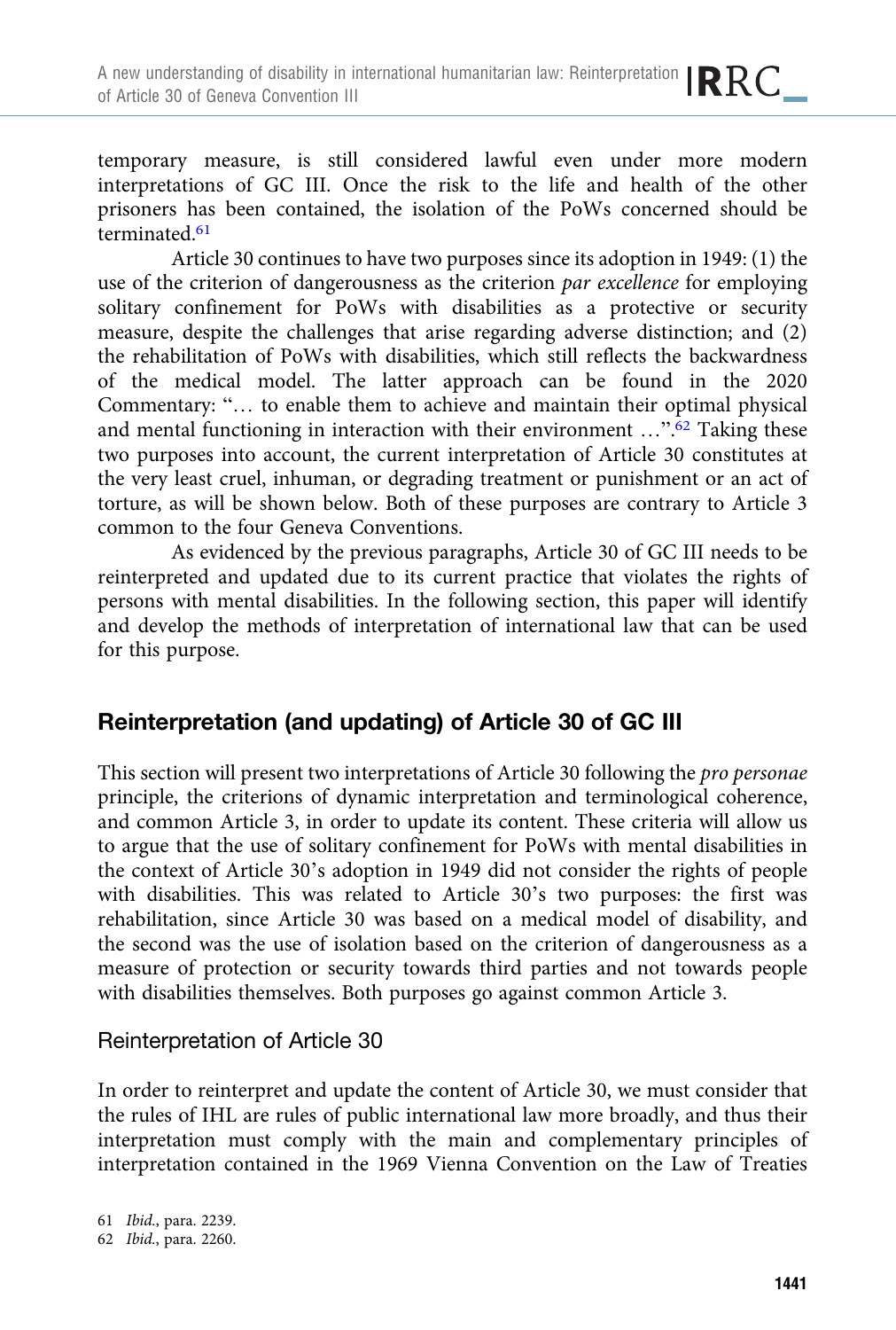(VCLT), as well as the provisions established for treaties authenticated in several languages and other rules not contemplated in the VCLT.

The main general rule of treaty interpretation is found in Article 31 of the VCLT: good faith, in accordance with the ordinary meaning to be given to the terms employed by the treaty in question in their context and in light of the treaty's object and purpose. This rule of interpretation has been broadly accepted, as evidenced by the International Court of Justice:

According to customary international law, which has found its expression in Article 31 of the Vienna Convention on the Law of Treaties, a treaty must be interpreted in good faith in accordance with the ordinary meaning to be given to the terms employed by the treaty in their context and in the light of its object and purpose.<sup>63</sup>

In addition to the main rule for treaty interpretation set out in Article 31 of the VCLT, the following criteria of interpretation of international law will be used in the reinterpretation and updating of Article 30 of GC III: (1) the pro personae principle,<sup>64</sup> which will apply the most favourable, most extensive and broadest interpretation in order to protect the human rights implicit in Article 30; (2) the criterion of dynamic interpretation of the norm,<sup>65</sup> which is appropriate for interpreting Article 30 in accordance with the new corpus juris of persons with disabilities; and  $(3)$  the use of the criterion of interpreting terms<sup>66</sup> based on their ordinary meaning in order to interpret the values protected by the humanitarian norm.

Another criterion that will be used to update Article 30 is common Article 3. Common Article 3 sets out the obligation of providing humane treatment without any adverse distinction, and it prohibits violence to life, especially murder in all its forms,

<sup>63</sup> International Court of Justice (ICJ), Case Concerning the Territorial Dispute (Libyan Arab Jamahiriya/ Chad), Judgment, ICJ Reports 1994, p. 22; IACtHR, The Word "Laws" in Article 30 of the American Convention on Human Rights, Advisory Opinion OC-6/86, 9 May 1986, para. 13; IACtHR, "Other Treaties" Subject to the Consultative Jurisdiction of the Court (Art. 64 American Convention on Human Rights), Advisory Opinion OC-1/82, 24 September 1982, para. 33.

<sup>64</sup> Cecilia Medina and Claudio Nash, Manual de derecho internacional de los derechos humanos, Centro de Documentación, Defensoría Penal Pública, Santiago de Chile, 2003, p. 22; Mónica Pinto, "El principio pro homine: Criterios de hermenéutica y pautas para la regulación de los derechos humanos", in Martin Abregú and Christian Courtis (eds), La aplicación de los tratados sobre derechos humanos por los tribunales locales, Editores del Puerto, Buenos Aires, 2004, p. 163. For a deeper insight into the criteria, see ICCPR, Art. 5; CEDAW, Art. 23; CRC, Art. 41; American Convention on Human Rights, Art. 29 (b); European Court of Human Rights (ECtHR), Loizidou v. Turkey, Judgment, Series A, No. 310, 23 March 1995, para. 72; Zlata De Clément, "La complejidad del principio pro homine", Revista Doctrina, No. 12, 2015, p. 103.

<sup>65</sup> C. Medina and C. Nash, above note 64, p. 22. See ECtHR, Soering v. The United Kingdom, Appl. No. 14038/88, Judgment, 7 July 1989, para. 87; ECtHR, Dudgeon v. The United Kingdom, Appl. No. 7525/ 76, Judgment, 27 October 1981; IACtHR, The Interpretation of the American Declaration of the Rights and Duties of Man in the Framework of Article 64 of the American Convention on Human Rights, Advisory Opinion 10/89, 14 July 1989, para. 37; IACtHR, Gender Identity, and Equality and Non-Discrimination for Same Sex Couples, Advisory Opinion 24/17, 24 November 2017, para. 59.

<sup>66</sup> VCLT, Art. 31. See IACtHR, Advisory Opinion OC-1/82, above note 63, para. 33; ICJ, Territorial Dispute, above note 63, p. 22.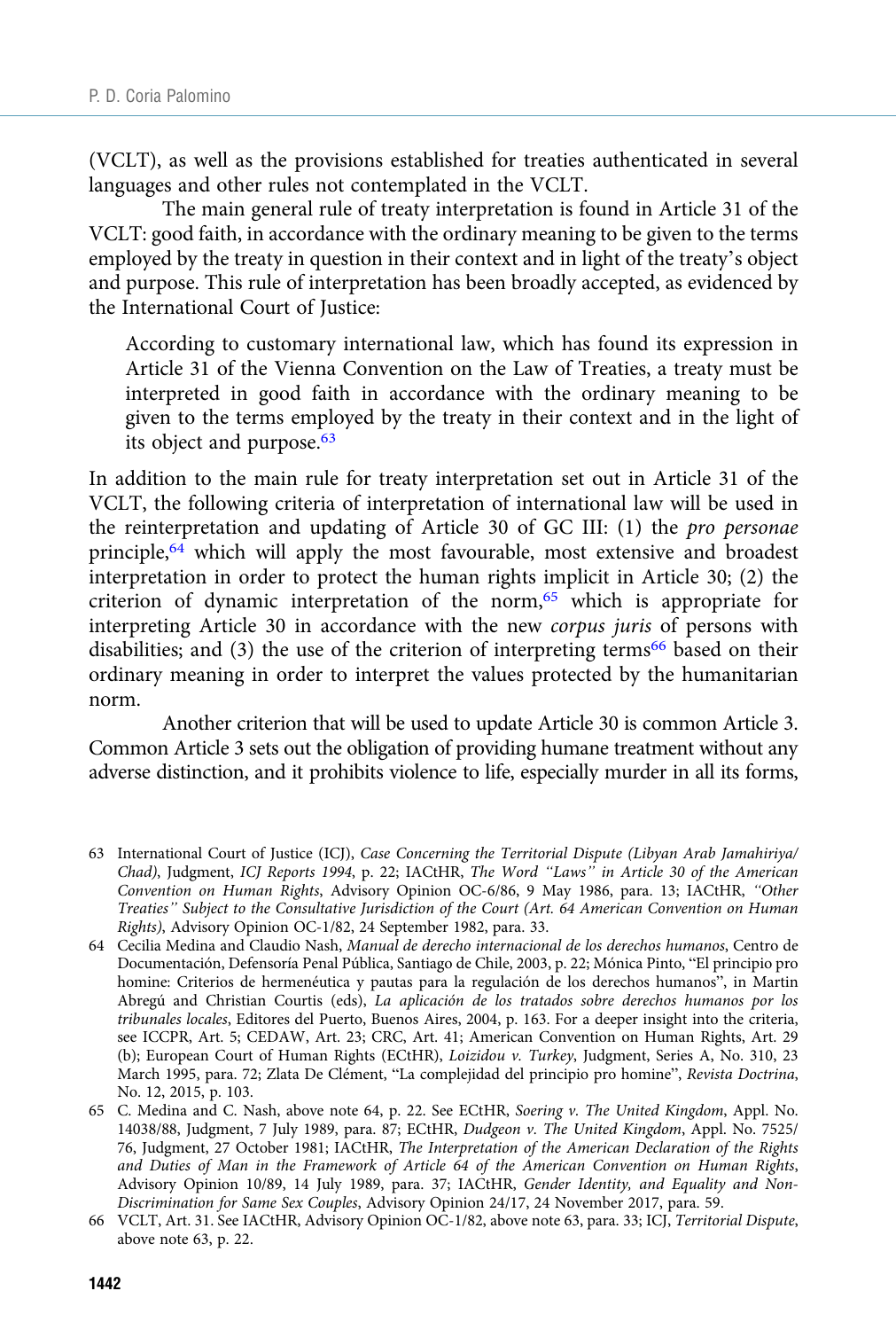mutilation, cruel treatment and torture. Each party to the conflict must comply to the obligations set forth in this article.

In order to reinterpret Article 30 of GC III, we need to understand the obligations arising from common Article 3. According to the ICRC's 2016 Commentary on Geneva Convention I (GC I), $67$  the fundamental obligations established by common Article 3 are understood as follows.

#### The obligation to treat humanely

This obligation is inherent to the human being and can be found in several provisions of international law, both IHL and international human rights law (IHRL). Humane treatment is set out in common Article 3 and Rules 87 and 88 of customary IHL, as well as in certain rules of the Geneva Conventions and Additional Protocols I and II.<sup>68</sup> In accordance with the general provisions of IHL, civilians and combatants who are hors de combat due to illness, injury, detention or other causes must be treated humanely.

However, the meaning of "humane treatment" is not defined in common Article 3 or in any other provision of conventional IHL. That is why the ICRC's 2016 Commentary on GC I states that the meaning of humane treatment is context-specific and needs to be considered in the specific circumstances of each case, taking into account both objective and subjective factors (e.g., environment and the individual's mental and physical state, age, social, cultural, religious or political background, and past experiences). Furthermore, it is increasingly recognized that women, men, girls and boys are affected in different ways by armed conflict. Therefore, being aware of the inherent status, capacities and needs of each individual can contribute to an understanding of the notion of humane treatment in common Article 3.69

Common Article 3 ensures that all persons who are not or are no longer taking part in hostilities are treated humanely by both State and non-State parties to non-international armed conflicts.70 It emphasizes that "attacks on life and limb, hostage-taking, outrages upon personal dignity and sentences passed without trial are prohibited at any time and in any place". Persons protected by common Article 3 must never be treated as less than human, and their inherent human dignity must be respected and protected. No circumstances justify the

<sup>67</sup> Geneva Convention (I) for the Amelioration of the Condition of the Wounded and Sick in Armed Forces in the Field of 12 August 1949, 75 UNTS 31 (entered into force 21 October 1950) (GC I); ICRC, Commentary on the First Geneva Convention: Convention (I) for the Amelioration of the Condition of the Wounded and Sick in Armed Forces in the Field, Geneva, 2016 (2016 Commentary on GC I).

<sup>68</sup> GC I, Art. 12(1); Geneva Convention (II) for the Amelioration of the Condition of Wounded, Sick and Shipwrecked Members of Armed Forces at Sea of 12 August 1949, 75 UNTS 85 (entered into force 21 October 1950) (GC II), Art. 12(1); GC III, Art. 13(1); GC IV, Arts 5, 27; AP I, Art. 75(1); AP II, Art. 4 (1); ICRC Customary Law Study, above note 42, Rules 87, 88.

<sup>69 2016</sup> Commentary on GC I, above note 67, para. 553.

<sup>70</sup> See also 1899 and 1907Hague Regulations, Art. 4; Geneva Convention on the Wounded and Sick, 1929, Art. 1; 1929 PoW Convention, Art. 2. Today, see in particular GC I, Art. 12; GC II, Art. 12; GC III, Art. 13; GC IV, Art. 27; AP I, Arts 10, 75. For IACs, the principle of humane treatment was codified in the Hague Regulations of 1899 and 1907, the Geneva Conventions of 1949, and AP II.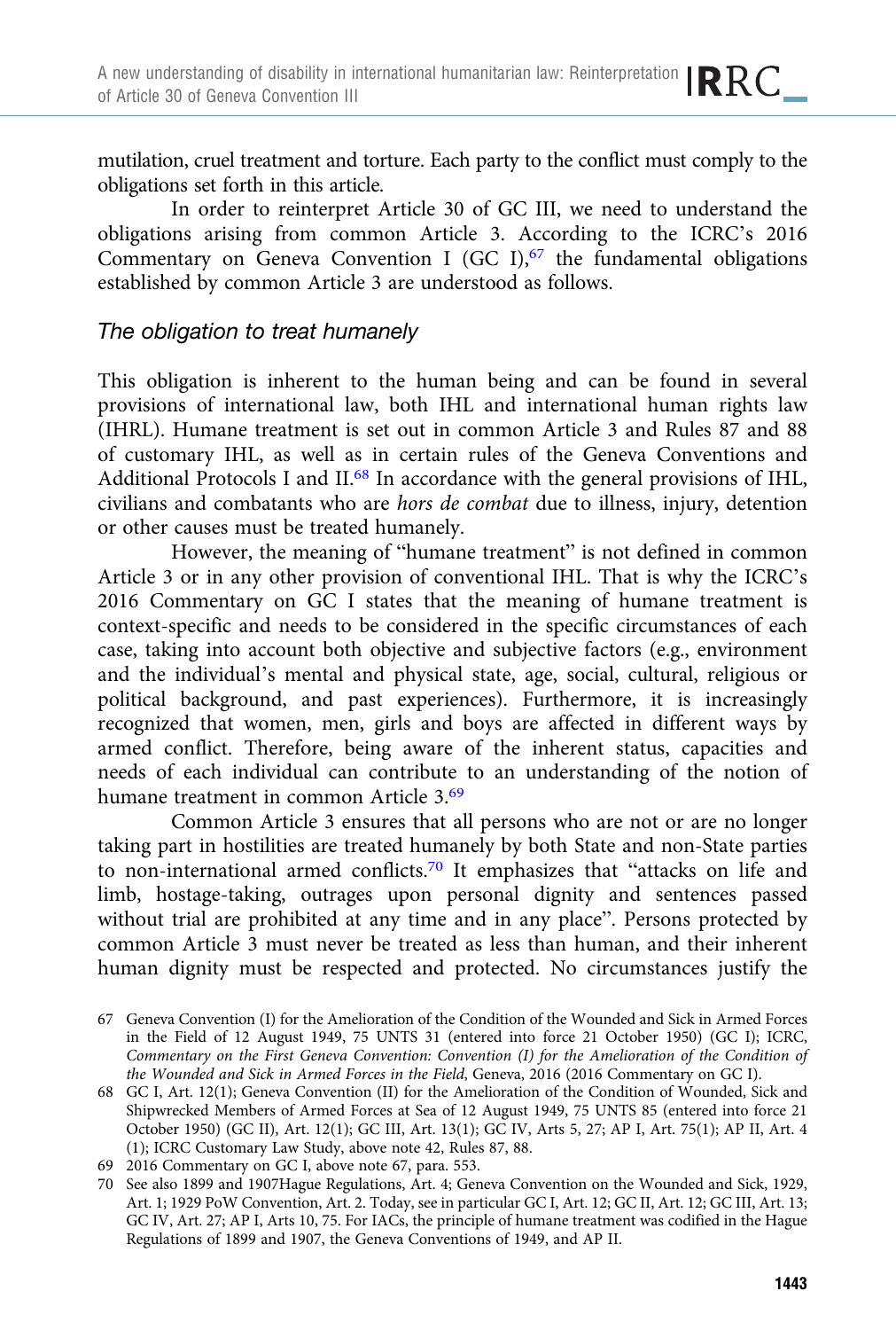non-application of this obligation since the fundamental standards set out in common Article 3 are recognized as the minimum floor governing all armed conflicts as a reflection of "elementary considerations of humanity".<sup>71</sup> By virtue of common Article 3 and Article 10(1) of the ICCPR, PoWs must be treated humanely at all times. Furthermore, the Human Rights Committee has noted that "treating all persons deprived of their liberty with humanity and with respect for their dignity is a fundamental and universally applicable rule".<sup>72</sup>

#### The prohibition against unfavourable distinction

Persons protected under common Article 3 must be treated humanely in all circumstances "without any adverse distinction based on race, colour, religion or belief, sex, birth or wealth, or any other similar criteria". However, the latter category is not specific enough, as it alludes to another type of unfavourable distinction based on criteria such as health, age, level of education etc.<sup>73</sup> This non-exhaustive list of prohibited criteria of adverse distinction also appears in the EHCR under the expression "any other status".<sup>74</sup> Likewise, different committees of the universal system of human rights protection (the Human Rights Committee, the Committee Against Torture etc.) have expressed their concern regarding various situations of discrimination, and this has led to an exercise of interpretation of other prohibited criteria of discrimination.

Although the list of prohibited criteria does not explicitly mention disability as a prohibited ground, all IHL protections afforded to civilians and persons hors de combat apply equally to persons with and without disabilities by virtue of the prohibition on distinction of an adverse nature. A complementary approach to the interpretation of IHL would require that disability be included in "any other similar criteria".

Another key normative instrument concerning the prohibition of distinction of any nature is the CRPD. Beyond being specific to disability, this treaty has been widely ratified, even more than many other human rights treaties.75 This demonstrates a certain level of international consensus on the prohibition of any kind of unfavourable distinction and the jus cogens norm referring to the principle of non-discrimination, and is an indicator that States have accepted the differentiated treatment of persons with disabilities.

It should be highlighted that common Article 3 does not prohibit distinctions of a non-favourable nature – i.e., distinctions justified by the substantially different situations and needs of the protected persons. This allows for differential treatment that serves to ensure humane treatment through

<sup>71</sup> ICJ, Military and Paramilitary Activities in and against Nicaragua (Nicaragua v. United States of America), Judgment, ICJ Reports 1986, paras 218–219.

<sup>72</sup> UN, Compilation of General Comments and General Recommendations Adopted by Human Rights Treaty Bodies, UN Doc. HRI/GEN/1/Rev.7, 12 May 2004, paras 176–178.

<sup>73 2016</sup> Commentary on GC I, above note 67, para. 321.

<sup>74</sup> See ECtHR, Salgueiro da Silva Mouta v. Portugal, Appl. No. 33290/96, 21 December 1999.

<sup>75</sup> To date the CRPD has 184 States Parties, making it one of the most widely ratified human rights treaties.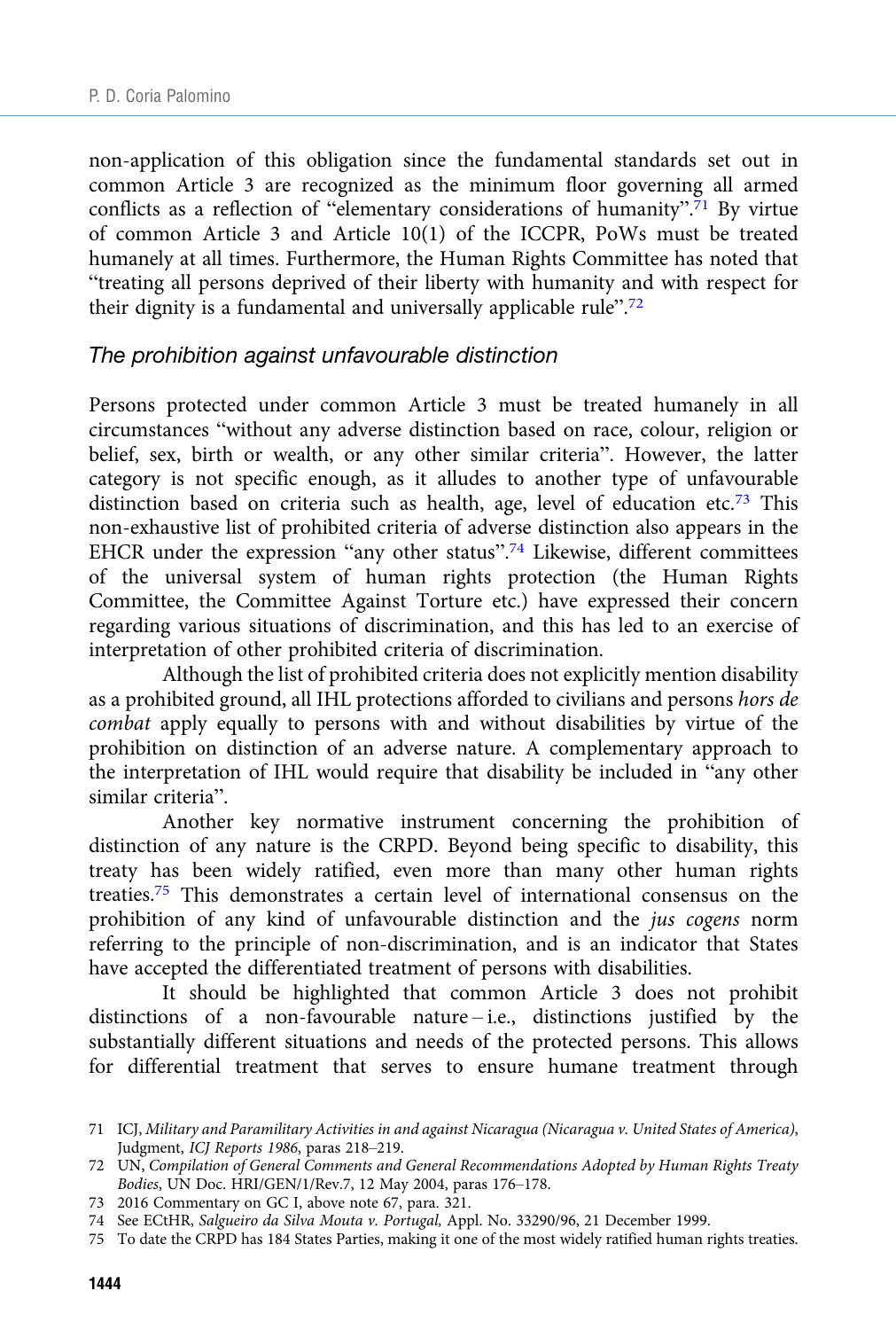adaptation to the specific needs of persons and/or groups of persons in vulnerable situations.

In compliance with IHL's prohibition against unfavourable distinction and the CRPD's right to equality and prohibition against discrimination, persons with disabilities are entitled to the same IHL protections afforded to all other persons. This would include rules related to the treatment of civilians and persons hors de combat and to the conduct of hostiles.<sup>76</sup> In addition, differential treatment, including reasonable accommodation, may be required to ensure that IHL protections are applied in a non-discriminatory manner to all PoWs with mental disabilities.77

Considering the above, common Article 3 is strictly humanitarian in nature. It focuses exclusively on ensuring that each person who is not or is no longer taking part in hostilities is treated humanely<sup>78</sup> and that the protection of certain persons by a non-favourable distinction (e.g., pregnant or breastfeeding women in places of detention) should under no circumstances result in less humane treatment of other persons protected by the article.

In summary, these understandings of the core obligations of common Article 3 – humane treatment and the prohibition of unfavourable distinction – will be especially useful when updating Article 30 of GC III. On the one hand, the obligation of humane treatment allows PoWs with mental disabilities to be treated humanely by the Detaining Party regardless of the circumstances. On the other hand, the prohibition against unfavourable distinction would need disability to be included as a prohibited ground under "any other similar criteria" so as to complement the interpretation of IHRL. With regard to non-favourable distinction, common Article 3 does not prohibit differential treatment that serves to ensure humane treatment by accommodating the specific needs of the individual. This distinction will be taken into account to present reasonable accommodations for PoWs with mental disabilities later.

Following the criteria of dynamic interpretation, the pro personae principle, terminological coherence and common Article 3 and the values protected by humanitarian norms, two concurrent alternative interpretations of Article 30 of GC III will be developed below.

## First reinterpretation

The first interpretation will analyze Article 30 through a dynamic interpretation, which understands the historical elements and concepts contained in the provision to be alive, open and dynamic. In this sense, the provision still has vestiges of a time where persons with disabilities were considered to have lives of less value and were not even included in treaties as groups in vulnerable situations – and before the meaningful developments of the past several decades

<sup>76</sup> Alice Priddy, Disability and Armed Conflict, Geneva Academy Briefing No. 14, 2019, p. 55.

<sup>77</sup> Ibid., p. 55.

<sup>78 2020</sup> Commentary on GC III, above note 57, para. 572.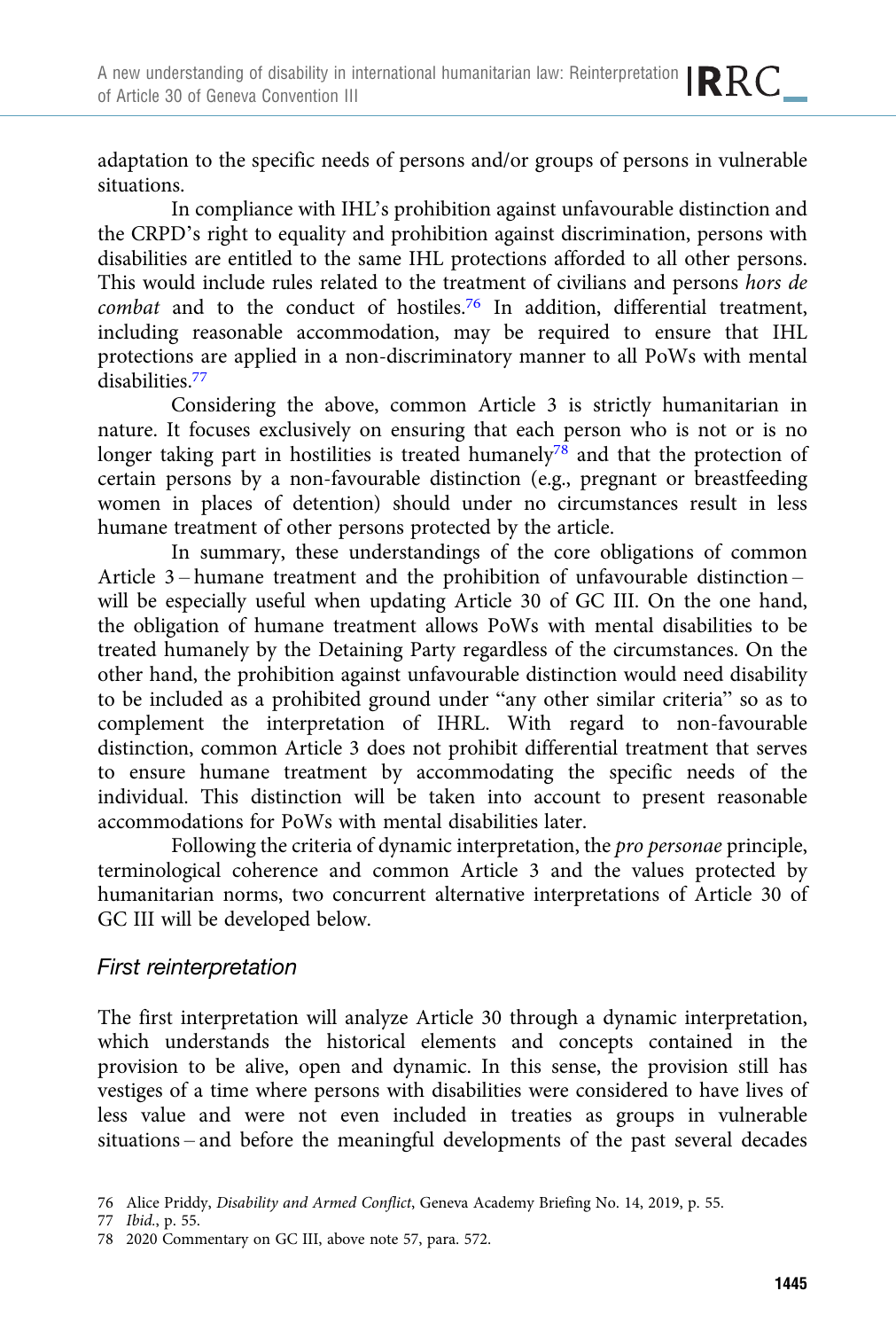concerning the rights of persons with disabilities under international law. In light of this, Article 30 is outdated in relation to the current standards developed in the corpus juris of the CRPD and the rights of persons deprived of liberty. Therefore, based on the dynamic interpretation, it is possible to reinterpret the concepts contained in the law in accordance with the new corpus juris of persons with disabilities as follows.

Firstly, the social model of disability demonstrates that disability is the result of the interaction between functional diversity and social barriers. Thus, PoWs with disabilities should be treated under this model, which is part of the normative framework of the CRPD.

Secondly, the CRPD principles of equality and non-discrimination state that disability is a prohibited ground of discrimination and imply that all human beings are equal in terms of dignity and rights regardless of any physical, mental or intellectual condition. States risk violating this right when prisoners with disabilities are placed in solitary confinement, since they are excluded from other prisoners due to their differences. As noted above, common Article 3 prohibits any adverse distinction based on "race, colour, religion or belief, sex, birth or wealth" or "any other similar criteria".

Thirdly, Article 14 of the CRPD ("Liberty and Security of Person") imposes an obligation on States Parties to ensure that persons with disabilities are not deprived of their liberty unlawfully or arbitrarily, and states that the existence of an impairment does not justify a deprivation of liberty. Article 14 also contains the right to respect for physical, mental and moral integrity. Integrity can be seen as a more general and positive expression of the right to be free from torture and cruel, inhuman or degrading treatment or punishment.<sup>79</sup>

Fourthly, another criterion used in the reinterpretation of Article 30 is the pro personae principle. In the IHRL framework, this principle establishes that the most extensive interpretation must be applied when protecting human rights, such as the right to humane treatment and health, in accordance with the corpus juris of the CRPD (the social model and the principle of equality and nondiscrimination) and of persons deprived of their liberty.<sup>80</sup>

Furthermore, Article 14 of the CRPD, in the framework of the pro personae principle, is the norm that provides greater protection for PoWs with mental disabilities by stating that disability cannot be the sole justification or part of the rationale for detention.

Based on the criteria of dynamic interpretation, the pro personae principle and common Article 3, the first reinterpretation of Article 30 is that "persons with disabilities" shall be understood to mean persons with pre-existing or acquired

<sup>79</sup> Tina Minkowitz, "The United Nations Convention on the Rights of Persons with Disabilities and the Right to Be Free from Nonconsensual Interventions", Syracuse Journal of International Law and Commerce, Vol. 34, No. 2, 2007, p. 412.

<sup>80</sup> IACtHR, Compulsory Membership in an Association Prescribed by Law for the Practice of Journalism (Arts. 13 and 29 American Convention on Human Rights), Advisory Opinion OC-5/85,13 November 1985, para. 52. See also IACtHR, Loayza Tamayo v. Peru, Judgment, 17 September 1997, para. 44; ECtHR, Loizidou, above note 64, para. 72.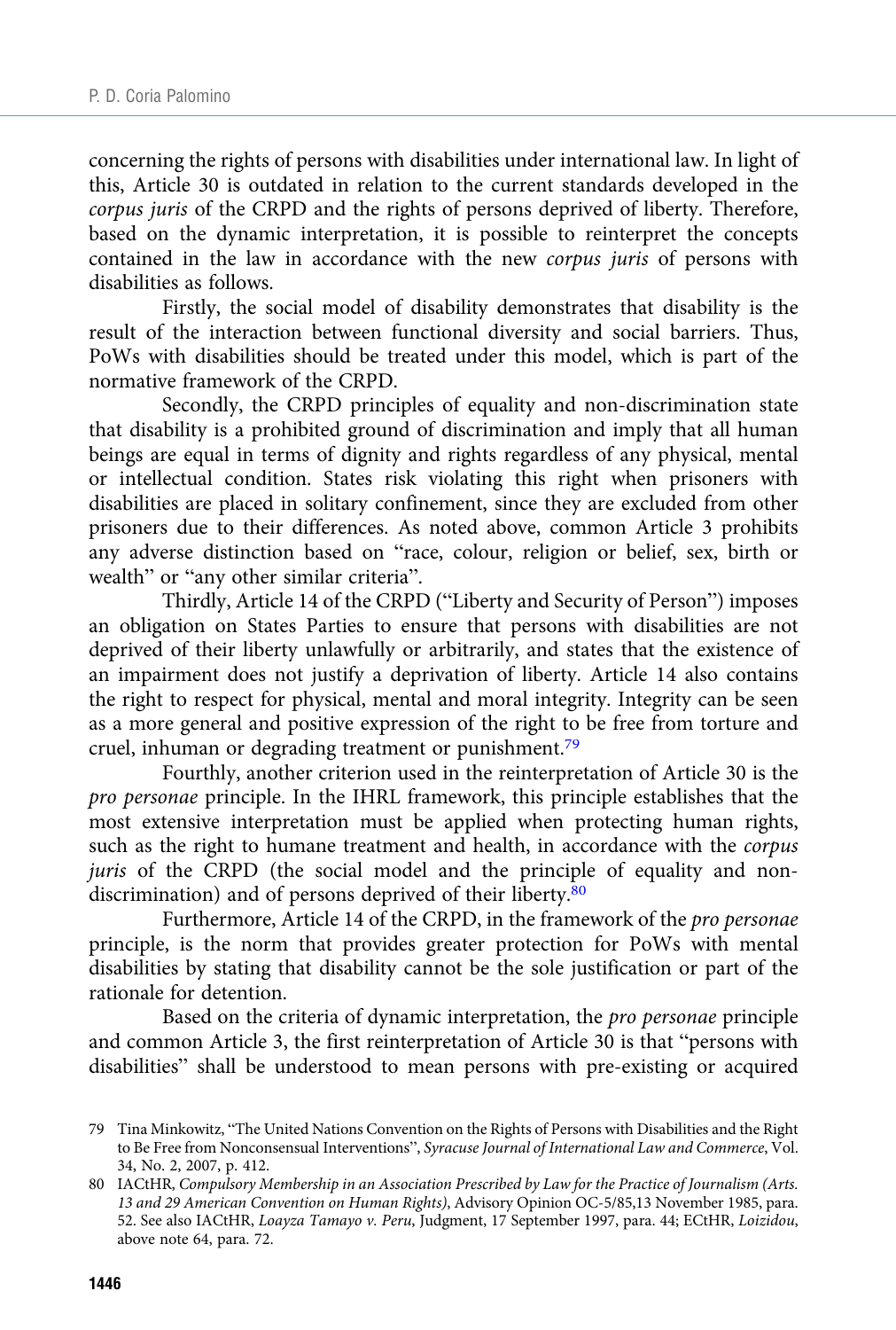mental disabilities resulting from armed conflict, persons with physical and/or motor disabilities, and persons with visual disabilities. These persons should be treated in a dignified manner without adverse discrimination of any kind in accordance with common Article 3.

#### Second reinterpretation

The above-mentioned criteria are also used in the second reinterpretation of Article 30 of GC III. For instance, the criterion of terminological coherence allows us to have a single definition of the term "torture" in international law. This term can be found in IHL (e.g., the Geneva Conventions and their Additional Protocols) and IHRL (e.g., the UN Convention against Torture and Other Cruel, Inhuman or Degrading Treatment or Punishment (CAT) and the Inter-American Convention to Prevent and Punish Torture) treaties. By applying the criterion of terminological coherence, the definition of torture must be the same in the scope of application of IHL and IHRL.

In IHRL, the definition of torture is found in Article 1(1) of the CAT. This article includes the requirement that torture be committed "by or at the instigation of, or with the consent or acquiescence of, a public official or other person acting in an official capacity", 81 a requirement which is not necessary in IHL. In The Prosecutor v. Zejnil Delalic, the International Criminal Tribunal for the former Yugoslavia (ICTY) determined that this definition was part of customary international law applicable in armed conflict.<sup>82</sup> As a result, the Tribunal concluded that the definition of torture in humanitarian law did not include the same elements.

Despite this situation, this paper follows the definition of torture proposed by the CAT due to two reasons. Firstly, since the act of torture will be committed by State armed forces, there would be no major difficulty regarding the element of the presence of a "public official or other person acting in an official capacity". Secondly, as the CAT is a UN treaty, it has a wider scope in many States than those that are part of regional human rights systems. Thus, through the pro personae principle, the CAT provision provides a more favourable meaning to the recipient of international protection.

The same reasoning will be used to analyse the term "cruel, inhuman or degrading treatment or punishment", which has several definitions in the scope of application of IHL and IHRL. In the field of IHL, the Geneva Conventions and Additional Protocols do not define this term, but its definition and characteristics are established in its jurisprudential development.

In The Prosecutor v. Dusko Tadić, the ICTY concluded that the prohibition against cruel treatment in common Article 3 "is a means to an end, the aim of which is to ensure that persons taking no active part in hostilities are in all circumstances treated with humanity".<sup>83</sup> As a result, the ICTY defined cruel treatment as

<sup>81</sup> Convention against Torture and Other Cruel, Inhuman or Degrading Treatment or Punishment, UN Doc. A/RES/39/46, 10 December 1984 (entered into force 26 June 1987), Art. 1.

<sup>82</sup> ICTY, The Prosecutor v. Zejnil Delalic et al., Case No. IT-96-21-T, Judgment, 16 November 1998, para. 111.

<sup>83</sup> ICTY, The Prosecutor v. Dusko Tadić, Case No. IT-94-1-A. Judgment, 15 July 1999, para. 723.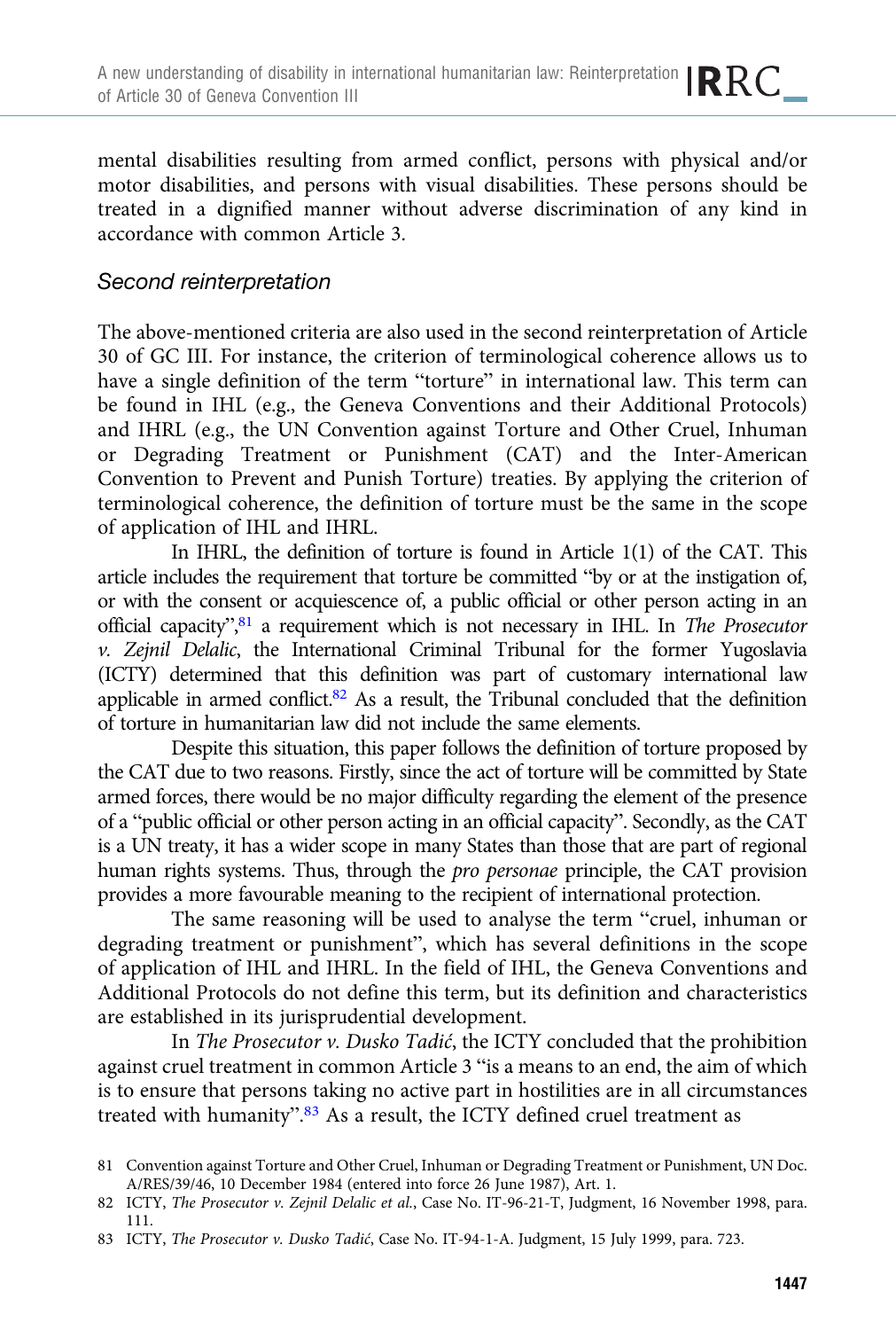[t]reatment that causes severe mental or physical suffering or constitutes a serious affront to human dignity, amounting to the crime of inhuman treatment under the grave breaches of the Geneva Conventions.<sup>84</sup>

The reasoning described above has similarities with the definition of the term "cruel, inhuman or degrading treatment or punishment" in Article 16(1) of the CAT, but it is not as fully conceptualized and detailed as the notion of torture.<sup>85</sup> It is further developed under IHRL, where it is characterized as cruel or inhuman treatment that causes severe physical or mental suffering, intentionally or through negligence, and where a public official is directly or indirectly involved.<sup>86</sup>

Considering the previously developed concept and through the pro personae principle, this paper follows the definition developed in IHRL, as it allows the term "cruel, inhuman or degrading treatment or punishment" to be broader or more extensive than those provisions that establish protection for persons within IHL. Therefore, by interpreting terms based on their ordinary meaning, we can reinterpret Article 30 of GC III, which qualifies as an act of discrimination, inhuman treatment and, in some cases, torture.

#### Implications of the reinterpretations

In addition, when the use of solitary confinement in PoWs with mental disabilities amounts to torture, we are faced with a jus cogens norm. The new reinterpretations of Article 30 of GC III can be summarized as follows:

- 1. First interpretation: The deprivation of liberty in Article 30 is based on the ground of disability; therefore, it is discriminatory and arbitrary.
- 2. Second interpretation: Deprivation of liberty under Article 30 amounts at least to cruel, inhuman or degrading treatment or punishment or torture.

Thus, with the two new proposed interpretations of Article 30, solitary confinement of PoWs with mental or psychosocial disabilities in international armed conflicts should not be used under any circumstances. It is important to mention which scenarios are possible for PoWs with mental disabilities in a PoW camp.

Considering that solitary confinement is a measure that is against human rights, there are two possible scenarios. First, if there is a genuine risk that the person concerned may harm third parties, regular sanctions should be applied. What is more, since deprivation of liberty is harmful, retention should be

<sup>84</sup> ICTY, Delalic, above note 82, para. 551.

<sup>85</sup> The term "cruel, inhuman or degrading treatment or punishment" captures acts which are legally and morally reprehensible but fall short of the specific crime of torture. See Manfred Nowak and Ralph R. A. Janik, "Torture, Cruel, Inhuman or Degrading Treatment or Punishment", in Andrew Clapham, Paola Gaeta and Marco Sassòli (eds), The 1949 Geneva Conventions: A Commentary, Oxford University Press, Oxford, 2015, pp. 317–342.

<sup>86</sup> ICRC, "What is the Definition of Torture and Ill Treatment?", Geneva, 15 February 2005, available at: [www.icrc.org/en/doc/resources/documents/faq/69mjxc.htm.](https://www.icrc.org/en/doc/resources/documents/faq/69mjxc.htm)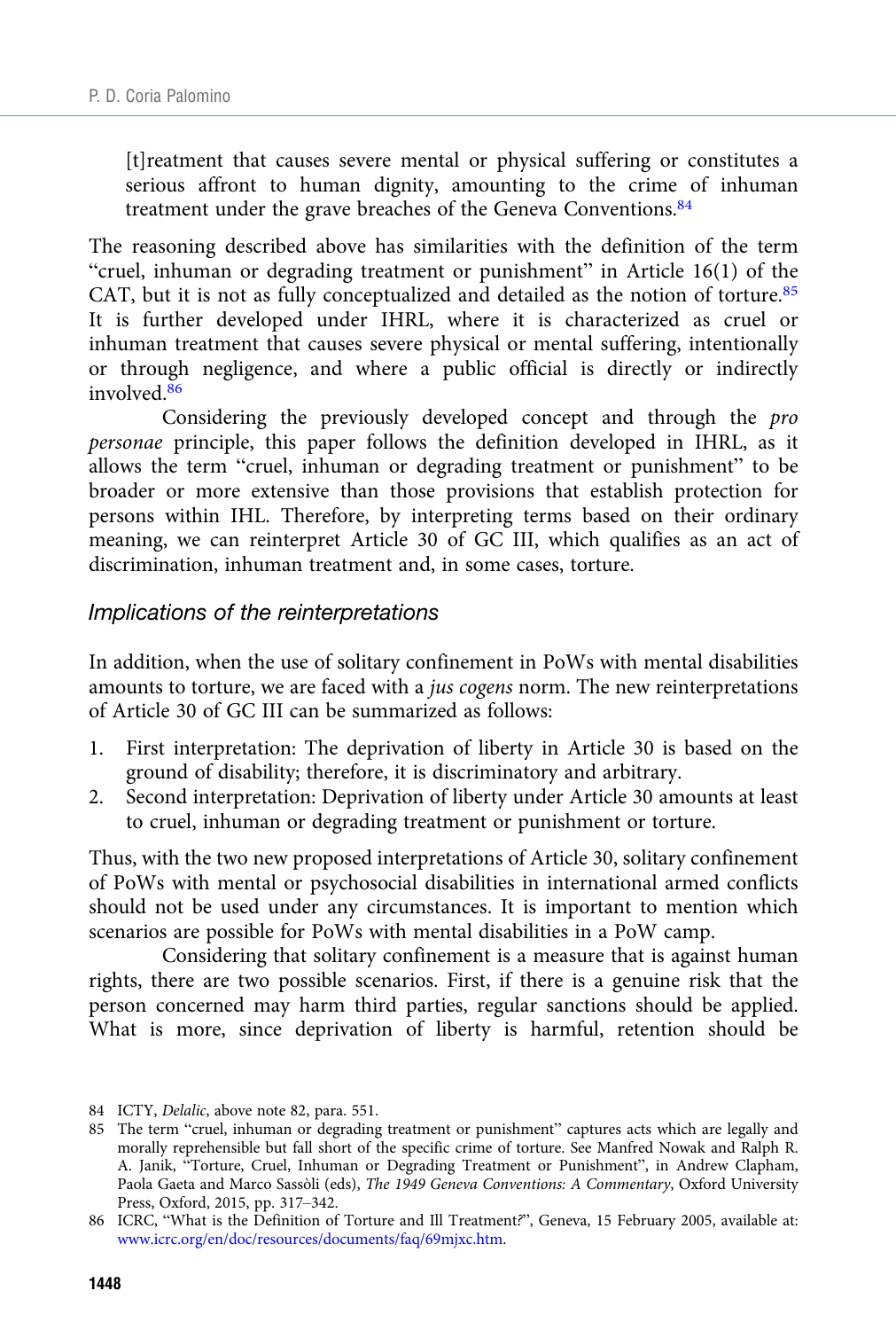considered for certain behaviours.87 Second, if the person does not pose a risk to himself/herself or to third parties, solitary confinement or detention should not be considered under any circumstances. In both cases, repatriation is recommended. Where it may not be possible to repatriate a PoW to their country of origin because there is a risk to their life or integrity, and they cannot be transferred to a neutral country, detention in PoW camps will be feasible in accordance with the minimum standards of treatment of persons deprived of their liberty and the minimum guarantees contained in common Article 3.

Finally, it has been proven in our research that solitary confinement of PoWs with mental disabilities in IAC should be prohibited. Moreover, following the analysis in this paper, the interpretation of Article 30 has been updated to the international standards contained in the CRPD.

# Alternatives to the use of solitary confinement

This section will discuss two possible alternatives to the use of solitary confinement: repatriation and retention. It will do so by first laying out where in the relevant sources of law we find references to or obligations of repatriation and/or retention. Next, it will explain several core principles relating to the treatment of persons with disabilities, including reasonable accommodation, universal design, and accessibility. Finally, it will analyze repatriation and retention in light of those principles.

## Repatriation and retention under existing IHL

Repatriation of PoWs is set out in Part IV of GC III and Rule 128 of customary IHL.88 Article 109 of GC III states that

throughout the duration of hostilities, the Parties to the conflict shall endeavour, with the cooperation of the neutral Powers concerned, to make arrangements for the accommodation in neutral countries of … sick and wounded prisoners of war … [and] conclude agreements with a view to the direct repatriation or internment in a neutral country of able-bodied prisoners of war who have undergone a long period of captivity.

Furthermore, Article 110 of GC III indicates that the persons who shall be repatriated are the incurably wounded and sick whose intellectual or physical

<sup>87</sup> It should be noted that to date there is no international standard for the use of restraint to restrict the right to liberty of persons with mental disabilities, but in any case, any restraint must be very specific and short. Thus, we agree with Renato Constantino's idea that "this action would only consist of the limitation of locomotor freedom in a reduced space". See Renato Antonio Constantino Caycho, "¿Hogar, dulce hogar? La privación de libertad de personas con discapacidad en casa particulares a partir de la sentencia Guillén Domínguez del tribunal constitucional peruano", Pontifical Catholic University of Peru, available at: <https://tinyurl.com/yckhdfsr>.

<sup>88</sup> GC III, Part IV; ICRC Customary Law Study, above note 42, Rule 128.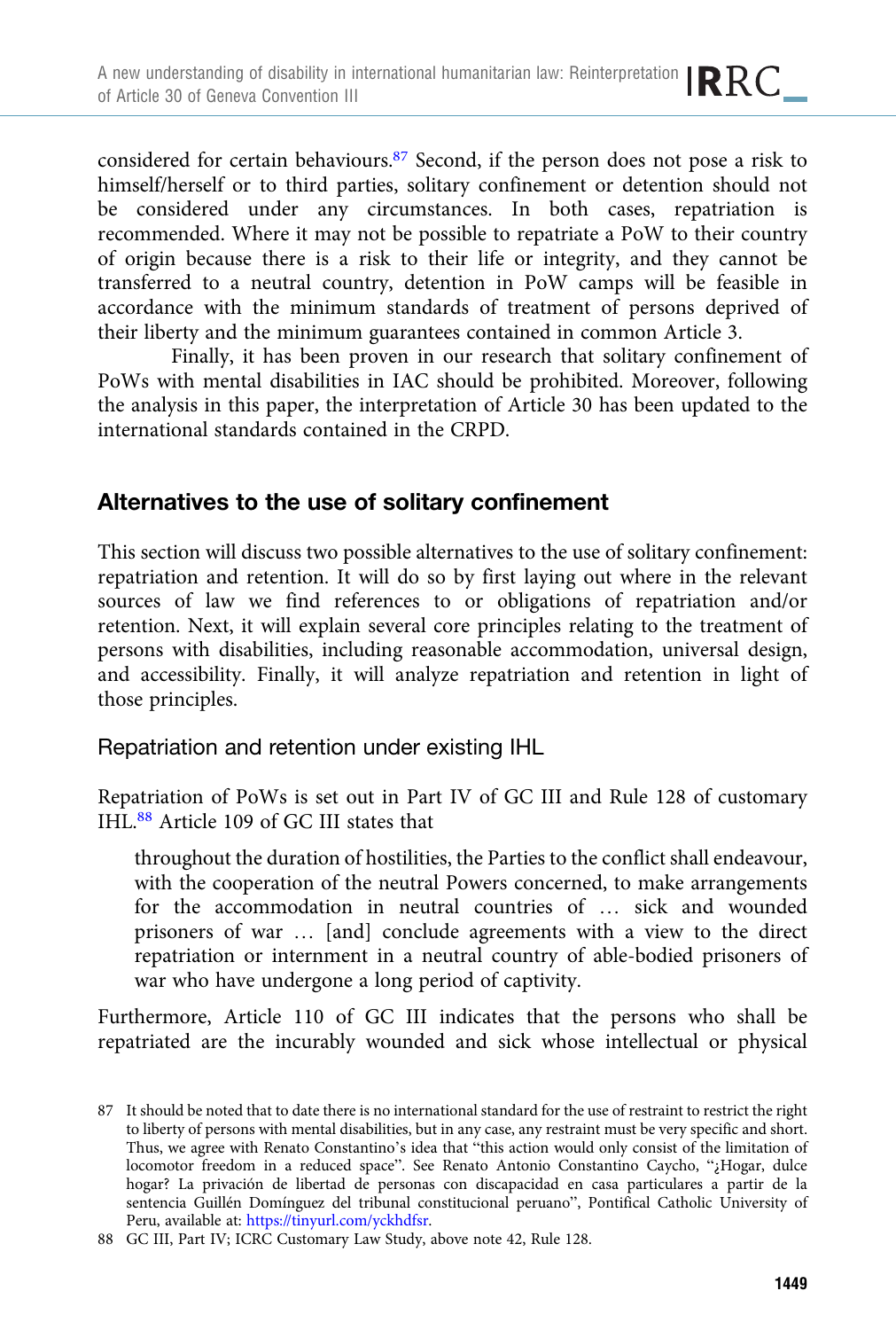aptitude appears to have suffered considerable diminution, who are not expected to recover in the course of a year, or who have recovered but whose intellectual or physical aptitude appears to have suffered a considerable and permanent diminution.

Concerning direct repatriation, Part IV, Section I of GC III addresses topics such as internment in neutral countries, the rights of prisoners to be examined by joint medical commissions, the costs of repatriation, and activity after repatriation.

Another provision related to repatriation is Article 132 of Geneva Convention IV (GC IV), which states that

[t]he Parties to the conflict shall … endeavour during the course of hostilities, to conclude agreements for the release, the repatriation, the return to places of residence or the accommodation in a neutral country of certain classes of internees, in particular children, pregnant women and mothers with infants and young children, wounded and sick, and internees who have been detained for a long time.

Repatriation is an obligation for the Parties to the conflict, and thus PoWs with mental disabilities fit into Article 110 of GC III. According to the contemporary understanding of disability enshrined in the CRPD, the aforementioned article should clearly include persons with mental, physical, intellectual or psychosocial disabilities who appear to have suffered considerable and permanent impairment or whose condition requires treatment.

The grounds for repatriation for PoWs are not sufficient as stipulated in GC III, but there may also be cases where it is not feasible for the Detaining Power to guarantee the rights to equal access to health and rehabilitation of a detainee with a disability and/or their safety when the facilities do not include adequate health services for PoWs with mental or psychosocial disabilities.<sup>89</sup> In such cases, repatriation may be considered as a reasonable accommodation that would constitute a less harmful alternative to solitary confinement.

#### Reasonable accommodation, accessibility and universal design

Reasonable accommodation is not only a measure that aims to adapt the environment, goods and services to the specific needs of a person, but also a "right that serves to satisfy the content of the good protected by the right to accessibility and, thus, can also be considered as a measure of that principle or that right".<sup>90</sup> This adaptation has an individual scope for each case and is often confused with accessibility (the right to adapt the environment) and universal design (a way of designing the environment taking into account all forms of human diversity).

<sup>89</sup> A. Priddy, above note 76, p. 72.

<sup>90</sup> Rafael de Asís, "Lo razonable en el concepto de ajuste razonable", in E. Salmón and R. Bregaglio (eds), above note 26, p. 104.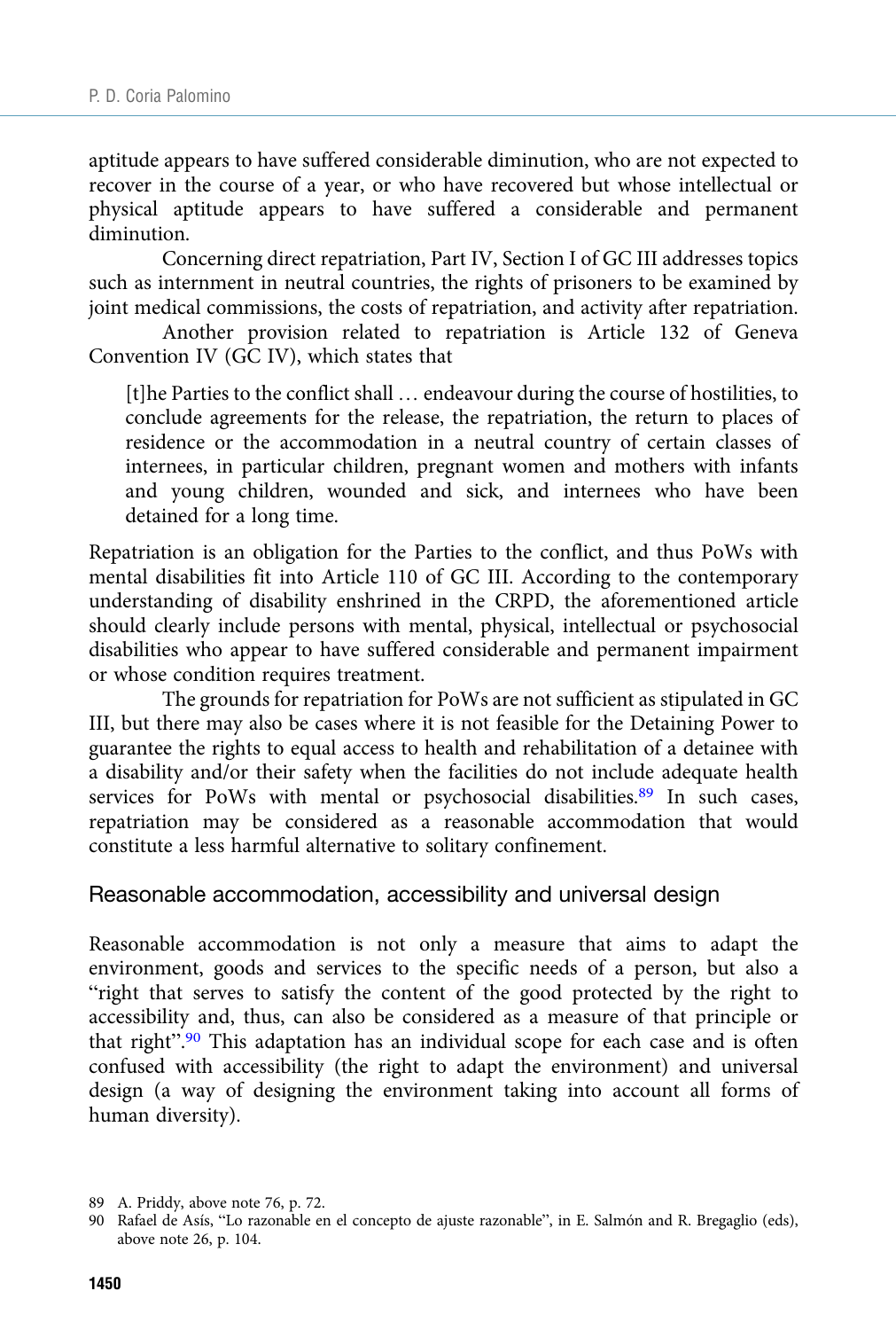According to the Committee on the Rights of Persons with Disabilities, accessibility is a precondition for persons with disabilities to live an independent life and to be able to participate fully and equally in society.91 It is a right that persons with disabilities can demand, and its application is mainstreamed in the exercise of all rights.<sup>92</sup> According to Article  $\overrightarrow{2}$  of the CRPD, the concept of universal design is understood as "the design of products, environments, programmes and services that can be used by all people, to the greatest extent possible, without the need for adaptation or specialised design". Universal design aims to achieve universal accessibility and is aimed at all persons as stated in Article 4(1)(f) of the CRPD.

In addition to accessibility and universal design, there is the concept of reasonable accommodation, which can be defined as the "unequal treatment of persons because they may find themselves in a situation of difference or inequality, which is unfavourable or detrimental to them".<sup>93</sup> Reasonable accommodation has an individual scope for each specific case of a person with a disability and is applied ex post: "only when the special situation of a person with a disability is ascertained should a differentiated measure be applied to ensure the enjoyment of rights under equal conditions".<sup>94</sup>

Reasonable accommodation goes beyond the general areas of accessibility and universal design: it generates obligations on the State or the private sector and can only be provided in certain sectors such as health, care services and medication. It is important to highlight that it does not replace the accessibility obligation.

To determine the validity of a reasonable accommodation, it is important to take into consideration that accessibility implies "(i) universal design, which functions as a general principle [and] source of specific obligations; (ii) accessibility measures, which appear when universal design is not satisfied; [and] (iii) reasonable accommodation, which arises when it is justified that accessibility is not universal".<sup>95</sup> In the case of PoWs with mental disabilities, universal design is not feasible due to the limitations concerning their situation. Moreover, appropriate adjustments would be needed for each one of them. Accessibility measures are also not feasible in this context: even if they reach all PoWs with disabilities, there will be cases where certain adjustments will be necessary in order to guarantee the PoW's rights, especially during the repatriation procedure.

Reasonable accommodation guarantees the rights of access to health and medical care, and bodily and mental integrity, among others. It is important to highlight that its implementation is done through the criterion of reasonableness,

<sup>91</sup> Committee on the Rights of Persons with Disabilities, General Comment No. 2, "Article 9: Accessibility", UN Doc. CRPD/C/GC/2, 22 May 2014, para. 1.

<sup>92</sup> Renata Bregaglio, "El principio de no discriminación por motivo de discapacidad", in E. Salmón and R. Bregaglio (eds), above note 26, p. 91.

<sup>93</sup> Ibid., p. 93.

<sup>94</sup> Marcial Rubio Correa, Francisco Eguiguren Praeli and Enrique Bernales Ballesteros, Los derechos fundamentales en la jurisprudencia del Tribunal Constitucional: Análisis de los artículos 1,2 y 3 de la Constitución, 1st ed., Fondo Editorial de la PUCP, Lima, 2011, p. 146.

<sup>95</sup> R. de Asís, above note 91, p. 105.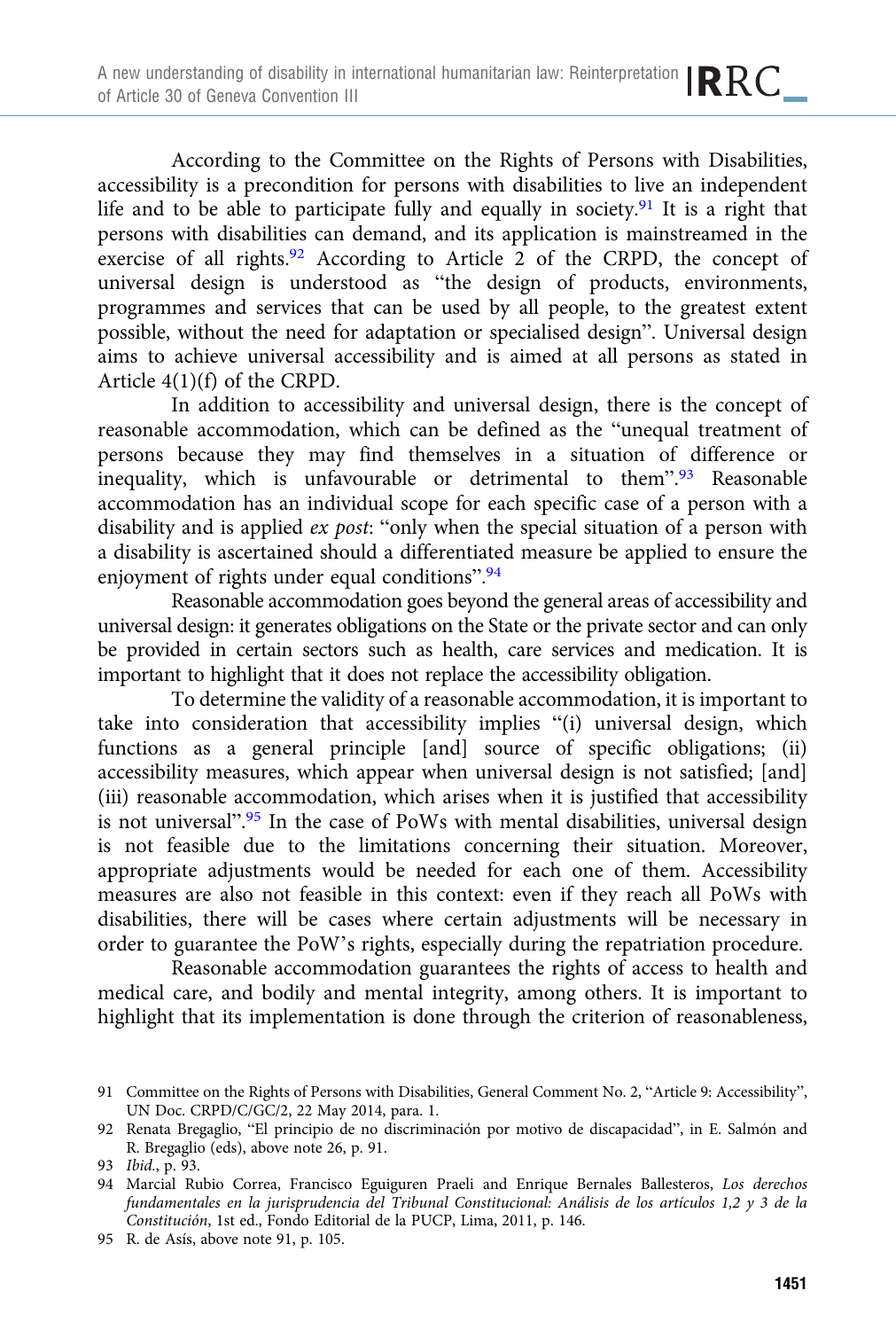which implies the requirements of non-discrimination, proportionality and acceptability.

The requirement of non-discrimination refers to the right to equality and non-discrimination. In order to comply with the non-discrimination mandate, it is necessary not to differentiate; however, there is an obligation to differentiate persons with disabilities so as to allow for the adequate exercise of their rights.<sup>96</sup> This mandate thus prohibits equal treatment without justification and allows for unequal or different treatment. To ensure equality and non-discrimination, reasonable accommodation will be used to guarantee the right of access to appropriate medical care in a neutral country or in the person's country of origin.

The requirement of proportionality can be determined by means of the proportionality test, which contains the principles of appropriateness, necessity and proportionality.97

The requirement of acceptability is related to the need to satisfy the reasonable expectations of the community. The reasonable decision must be the one that is presumably most acceptable within the framework of what is expected by those to whom it is addressed.<sup>98</sup>

Applying the requirements of non-discrimination, proportionality and acceptability in the context of PoWs with disabilities and presenting the minimum parameters of retention

#### Assessing the potential of repatriation

First, the rule of non-discrimination for PoWs with mental disabilities means that the appropriate adjustments will need to be made to guarantee the right of access to suitable medical care in a neutral country or in the individual's country of origin, with equal treatment and without adverse distinction. Regarding equal treatment, PoWs in different situations and with different needs may need to be treated differently in order to achieve substantive equality of treatment.99 In relation to discrimination, the prohibition in Article 16 of GC III provides a number of grounds on which adverse differentiated treatment is prohibited: "race, nationality, religious belief or political opinions, or any other distinction based on similar criteria".<sup>100</sup> Adverse distinctions founded on other grounds, such as disability, would equally be prohibited.

Second, taking into account the principles contained in the proportionality test mentioned in the previous section, repatriation would need to consider the following arguments:

<sup>96</sup> R. Bregaglio, above note 92, pp. 94–95.

<sup>97</sup> Robert Álexy, Teoría de los derechos fundamentales, trans. Ernesto Garzón Valdés, Centro de Estudios Constitucionales, Madrid, 1997, p. 100.

<sup>98</sup> R. de Asís, above note 90, p. 113.

<sup>99</sup> GC III, Art. 14; 2020 Commentary on GC III, above note 57, para. 1658.

<sup>100</sup> GC III, Art. 16; AP I, Arts 9(1), 75(1). See also ICRC Customary Law Study, above note 42, Rule 88.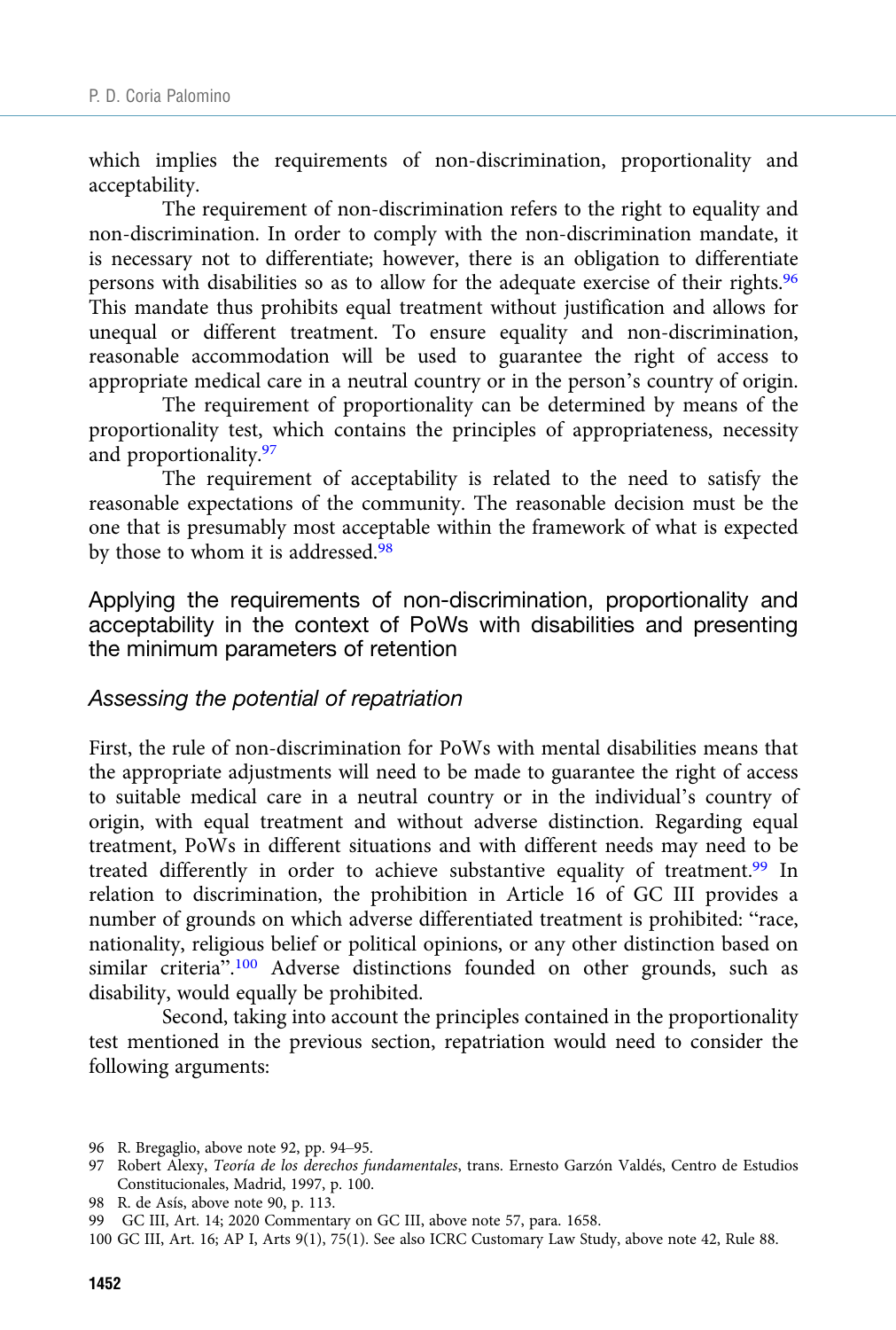- 1. The principle of appropriateness determines whether the limitation to a right must be appropriate in relation to a constitutionally valid end. The adjustment of repatriation thus could be given considering a constitutional end such as the right to health and access to medical care.
- 2. The principle of necessity determines whether there are other alternative measures that could have been chosen to achieve this end. For instance, repatriation is the least harmful measure for PoWs with mental disabilities since the application of solitary confinement is not possible. The principle of proportionality analyzes whether the satisfaction of the constitutionally legitimate aim is greater than or equal to the effect on the opposing principle or right. In the case at hand, repatriation allows for greater satisfaction of the right to health and access to medical care for PoWs with mental or psychosocial disabilities than solitary confinement.

Finally, we must assess acceptability. Repatriation could be considered as an indeterminable cost, as it will take into account changes in practices or procedures and therefore does not necessarily constitute an undue burden per se. In order to know whether it is undue, it will be necessary to assess how much the adjustment actually costs, a point that will not be developed here as it is not the subject of this research.

After having carried out the analysis of non-discrimination, proportionality and acceptability, the reasonableness of the accommodation is evident when talking about the repatriation of PoWs with psychosocial disabilities. This adjustment is made from the social model as a modification or adaptation of repatriation to guarantee the full exercise and rights of persons with disabilities in the context of an IAC.

# Assessing the potential of retention

In certain cases, it is not possible to repatriate PoWs to their country of origin – including when there is an imminent risk of human rights violations against PoWs with psychosocial disabilities or when the rights guaranteed in common Article 3 may be violated. In those circumstances, it may be feasible to hold such individuals in PoW camps under certain parameters.

If retention is applied, it would have to be in accordance with the minimum guarantees contained in common Article 3. Any retention should bear in mind the obligation to treat PoWs humanely, which is paramount in the treatment of persons deprived of their liberty. During retention, medical, psychological and/or neurological care, if needed, should be provided to a PoW with a mental or psychosocial disability who is in a psychiatric crisis or in a seriously and severely debilitating situation.

The purpose of the retention is for the Detaining Party to opt for the transfer of the PoW with a disability. If the Detaining Party chooses to transfer the PoW with a psychosocial disability to a psychiatric hospital within its territory, it must take into account the possibility of human rights violations.